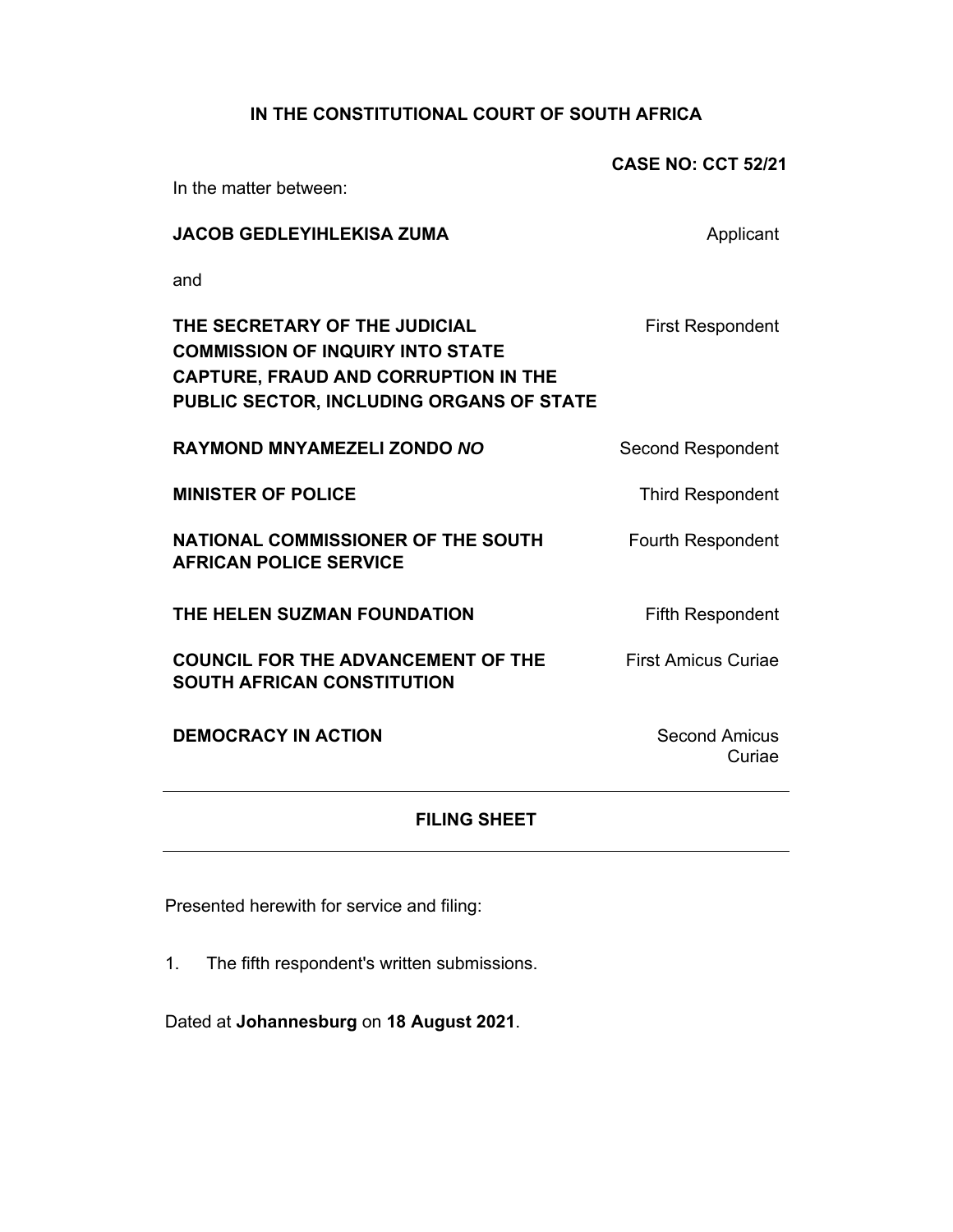

**WEBBER WENTZEL**  Attorneys for the seventh respondent 90 Rivonia Road, Sandton Johannesburg 2196 Tel: +27 11 530 5867 Fax: +27 11 530 6867 Email: vlad.movshovich@webberwentzel.com; pooja.dela@webberwentzel.com; dylan.cron@webberwentzel.com; daniel.rafferty@webberwentzel.com; dee-dee.qolohle@webberwentzel.com Ref: V Movshovich / P Dela / D Cron / D Rafferty / D Qolohle 3041349

# TO: **THE REGISTRAR OF THE ABOVE HONOURABLE COURT**

### AND TO: **NTANGA NKHULU INCORPORATED**

Attorneys for the applicant Unit 24 Wild Fig Business Park 1492 Cranberry Street Honeydew Tel: +27 10 595 1055 Email: mongezi@ntanga.co.za Tel: +27 72 137 7104

### AND TO: **THE STATE ATTORNEY, JOHANNESBURG**

First, second, third and fourth respondents' attorneys 95 Albertina Sisulu Road 10<sup>th</sup> Floor North State Building Johannesburg Per: Mr Johan van Schalkwyk Cell: 071 401 6235 Email: johvanschalkwyk@justice.gov.za Ref: J/Van Schalkwyk/1544/18/P45

### AND TO: **WERKSMANS ATTORNEYS** Attorneys for the first Amicus Curiae 95 Albertina Sisulu Road The Central, 96 Rivonia Road Sandton, 2196 Tel: +27 11 535 8199 Fax: +27 11 535 8623 Email: dsingo@werksmans.com Ref: Mr D Singo/PROB20192.366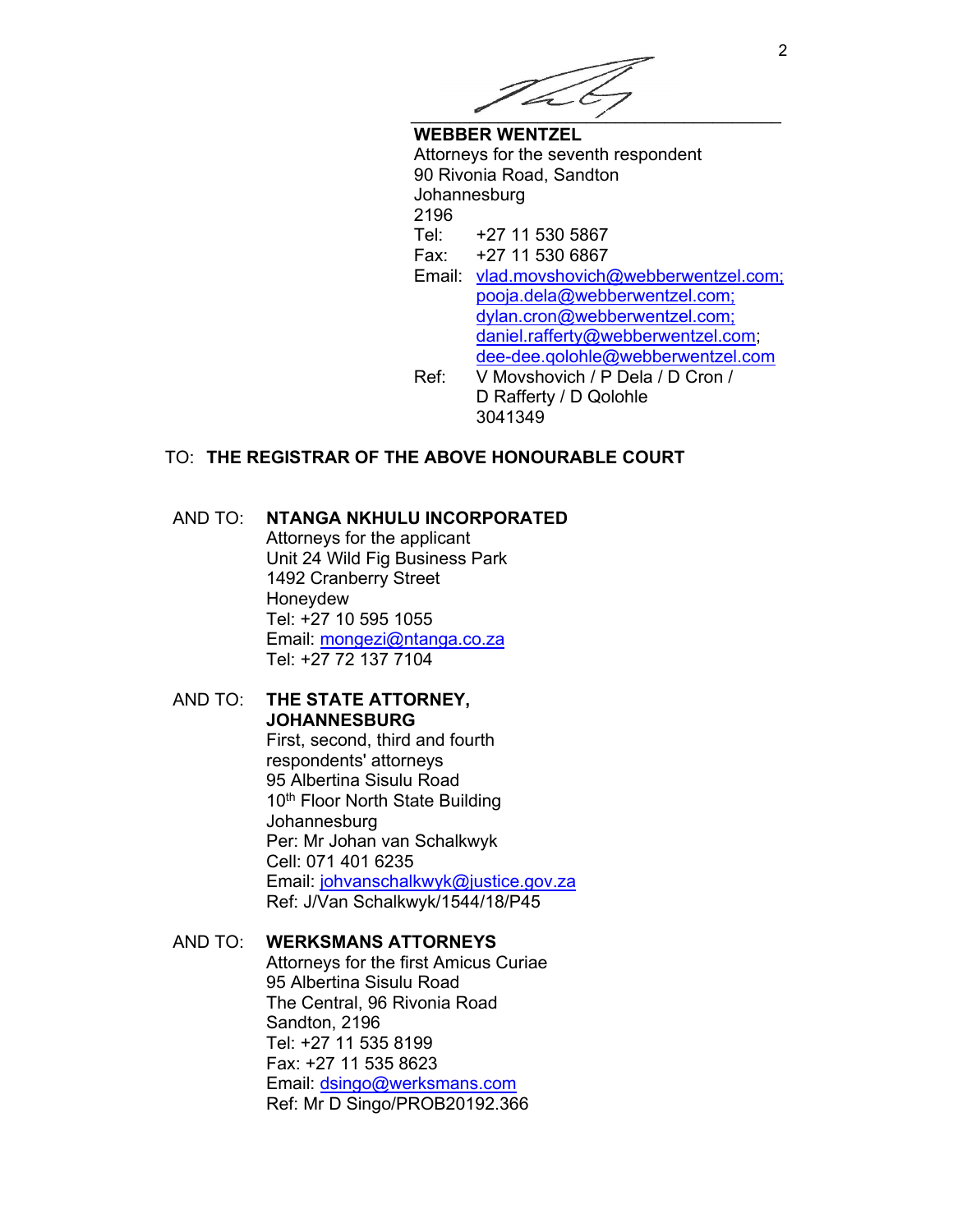AND TO: **K D MAGABANE AND ASSOCIATES INCORPORATED**  Attorneys for the second Amicus Curiae c/o **B D MNDITAYA ATTORNEYS** 21st Floor 222 Smith Street Braamfontein Johannesburg Tel: +27 82 6900 580 / +27 82 212 3525 Email: admin@kdmagabaneinc.co.za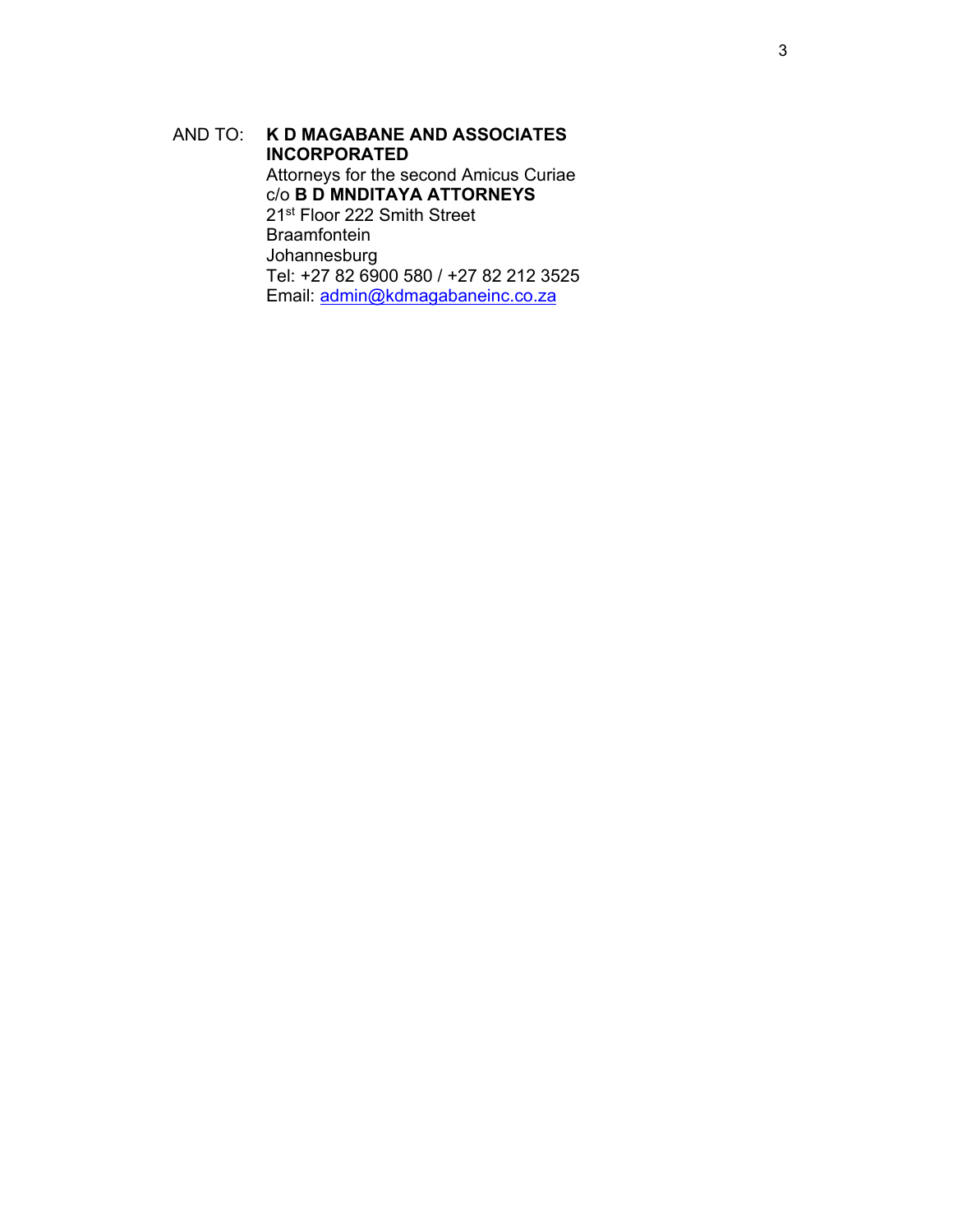# **IN THE CONSTITUTIONAL COURT OF SOUTH AFRICA**

**CASE NO: CCT52/21**

In the matter between:

# **JACOB GEDLEYIHLEKISA ZUMA** Applicant

and

 $\mathcal{A}^{\mathcal{A}}$ 

| SECRETARY OF THE JUDICIAL COMMISSION OF                                                                 |                             |
|---------------------------------------------------------------------------------------------------------|-----------------------------|
| <b>INTO ALLEGATIONS</b><br>OF<br><b>INOUIRY</b><br><b>STATE</b><br>CAPTURE, CORRUPTION AND FRAUD IN THE |                             |
| PUBLIC SECTOR INCLUDING ORGANS OF STATE                                                                 | First respondent            |
| RAYMOND MNYAMEZELI ZONDO N.O.                                                                           | Second Respondent           |
| <b>MINISTER OF POLICE</b>                                                                               | Third Respondent            |
| NATIONAL COMMISSIONER OF<br><b>THE</b><br><b>SOUTH</b><br><b>AFRICAN POLICE SERVICE</b>                 | <b>Fourth Respondent</b>    |
| THE HELEN SUZMAN FOUNDATION                                                                             | <b>Fifth Respondent</b>     |
| <b>COUNCIL FOR THE ADVANCEMENT</b><br>OF<br>THE<br><b>SOUTH AFRICAN CONSTITUTION</b>                    | <b>First Amicus Curiae</b>  |
| <b>DEMOCRACY IN ACTION</b>                                                                              | <b>Second Amicus Curiae</b> |

# **HELEN SUZMAN FOUNDATION'S WRITTEN SUBMISSIONS: 6 AUGUST 2021 DIRECTIVES**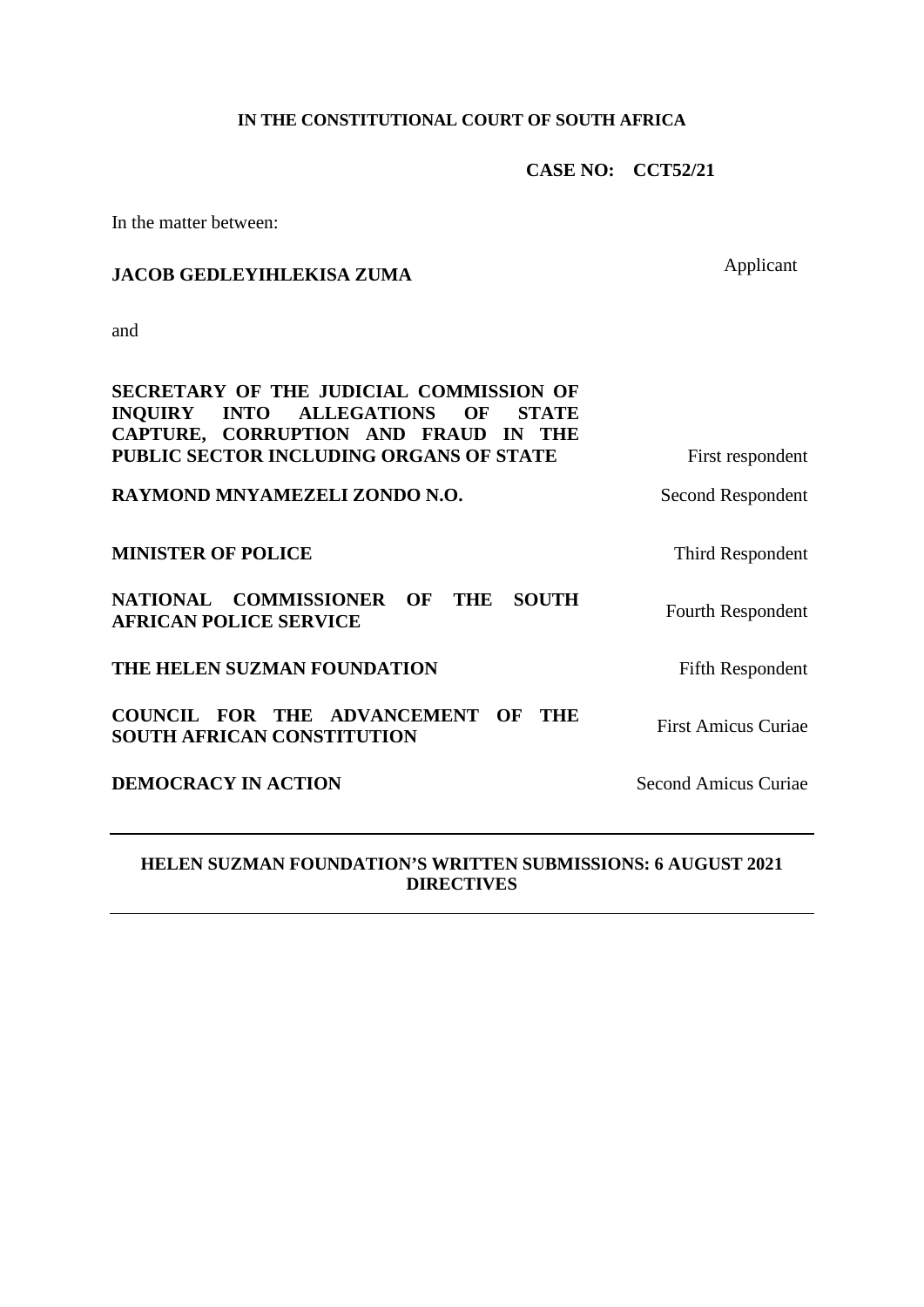# **TABLE OF CONTENTS**

| INTERPRETING SECTIONS 12(1) AND 35(3) IN LIGHT OF INTERNATIONAL LAW AND |  |
|-------------------------------------------------------------------------|--|
| THE DOCTRINES OF SUBSIDIARITY AND THE MARGIN OF APPRECIATION 8          |  |
|                                                                         |  |
|                                                                         |  |
|                                                                         |  |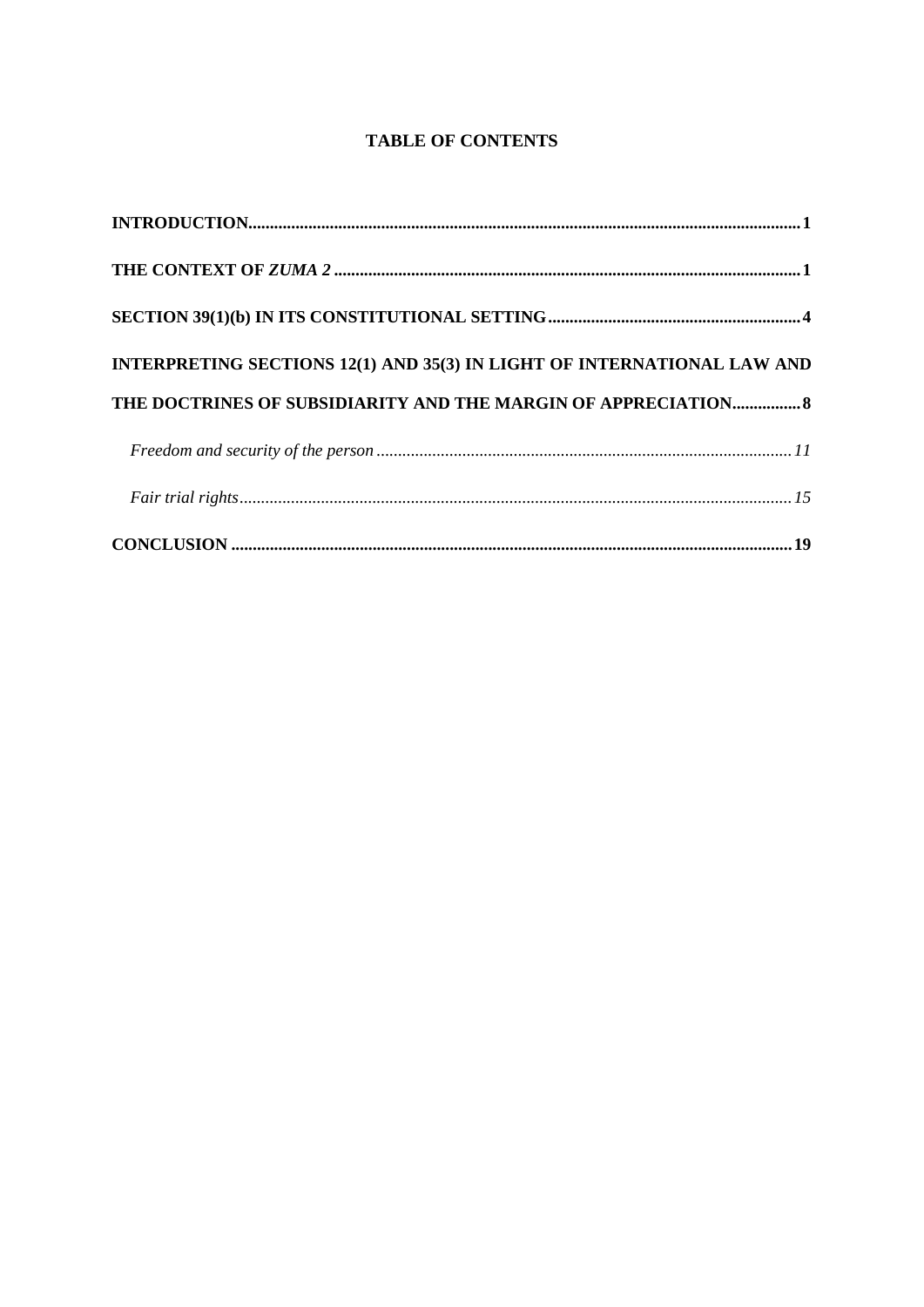#### **INTRODUCTION**

- 1 This Court has sought further submissions on the following:
	- 1.1 Whether, in light of section 39(1) of the Constitution, this Court is obliged to consider the International Covenant on Civil and Political Rights (**ICCPR**) when construing sections  $12(1)(b)$  and  $35(3)$  of the Constitution; and
	- 1.2 if it is so obliged, what implications do articles 9 and 14(5) of the ICCPR together with decisions of the Human Rights Committee have on Mr Zuma's detention?
- 2 These queries raise several interrelated issues. In addressing these:
	- 2.1 *First*, we begin by drawing attention to the material features of the present matter, which is an attempt to rescind this Court's final orders in *Zuma 2*. [1](#page-5-0) We do so to situate our analysis of the section 39(1) interpretative injunction.
	- 2.2 *Second*, we consider the section 39(1) interpretative injunction within the broader constitutional approach to international law.
	- 2.3 *Third*, we deal with the implication of international human rights law for this Court's interpretation of sections  $12(1)(b)$  and  $35(3)$  of the Constitution, which were considered in detail when this Court ordered Mr Zuma's committal for contempt.

### **THE CONTEXT OF** *ZUMA 2*

3 Any consideration of international law's interpretative value must be situated in the context of the matter at hand. In this case, the matter at hand has certain exceptional features that will frame later

<span id="page-5-0"></span><sup>1</sup> *Secretary of the Judicial Commission of Inquiry into Allegations of State Capture, Corruption and Fraud in the Public Sector including Organs of State v Zuma and Others* [2021] ZACC 18 (29 June 2021) (*Zuma 2*).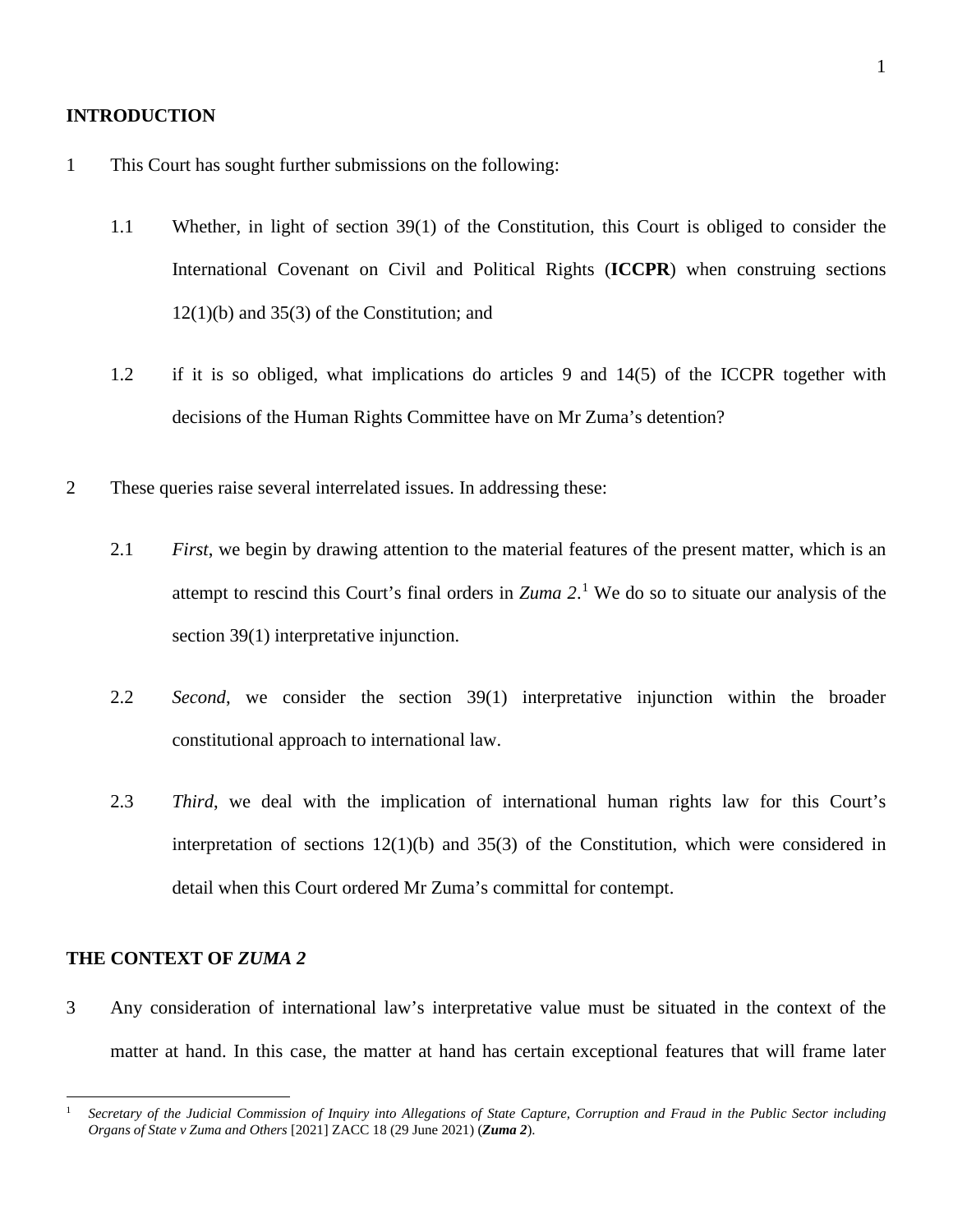considerations.

- 4 *First*, this is a rescission application brought in terms of Rule 42 of the Uniform Rules, read with Rule 29 of this Court's Rules. Therefore, the ambit of inquiry before this Court remains constitutionally limited and is not turbo-charged or expanded simply by reference to international law.
	- 4.1 As this Court has held, "*[t]he applicant is required to show that, but for the error he relies on, this Court could not have granted the impugned order. In other words, the error must be something this Court was not aware of at the time the order was made and which would have precluded the granting of the order in question, had the Court been aware of it.*"<sup>[2](#page-6-0)</sup> Importantly, this Court emphasised that any such "*error*" must have "*precluded*" the granting of the order, not merely been a factor that ought to have but was not taken into account.
	- 4.2 Moreover, if a party chose not to defend a matter, as Mr Zuma chose in *Zuma 2*, then if a court grants judgment against that party, it "*cannot be said to have been granted erroneously in the light of a subsequently disclosed defence…. The existence or non-existence of a defence on the merits is an irrelevant consideration and, if subsequently disclosed, cannot transform a validly obtained judgment into an erroneous judgment*."[3](#page-6-1)
- 5 *Second*, Mr Zuma was afforded every opportunity to oppose the Commission's direct access application, to this the highest and final Court, in which the Commission sought orders to declare him in contempt and commit him to prison for two years. He expressly and clearly chose not to oppose the application or place any facts or legal defences before this Court. So, he could have opposed the granting of direct access, *but didn't*. He could have opposed the finding of contempt, *but didn't*. He could have opposed the sanction of imprisonment, *but didn't*. Despite these unequivocal elections, this

<span id="page-6-1"></span><span id="page-6-0"></span><sup>2</sup> *Daniel v President of the Republic of South Africa and Another* 2013 (11) BCLR 1241(CC) para 6, read with para 5, emphasis added.

<sup>3</sup> *Lodhi 2 Properties Investments CC v Bondev Developments (Pty) Ltd* 2007 (6) SA 87 (SCA) para 27, emphasis added.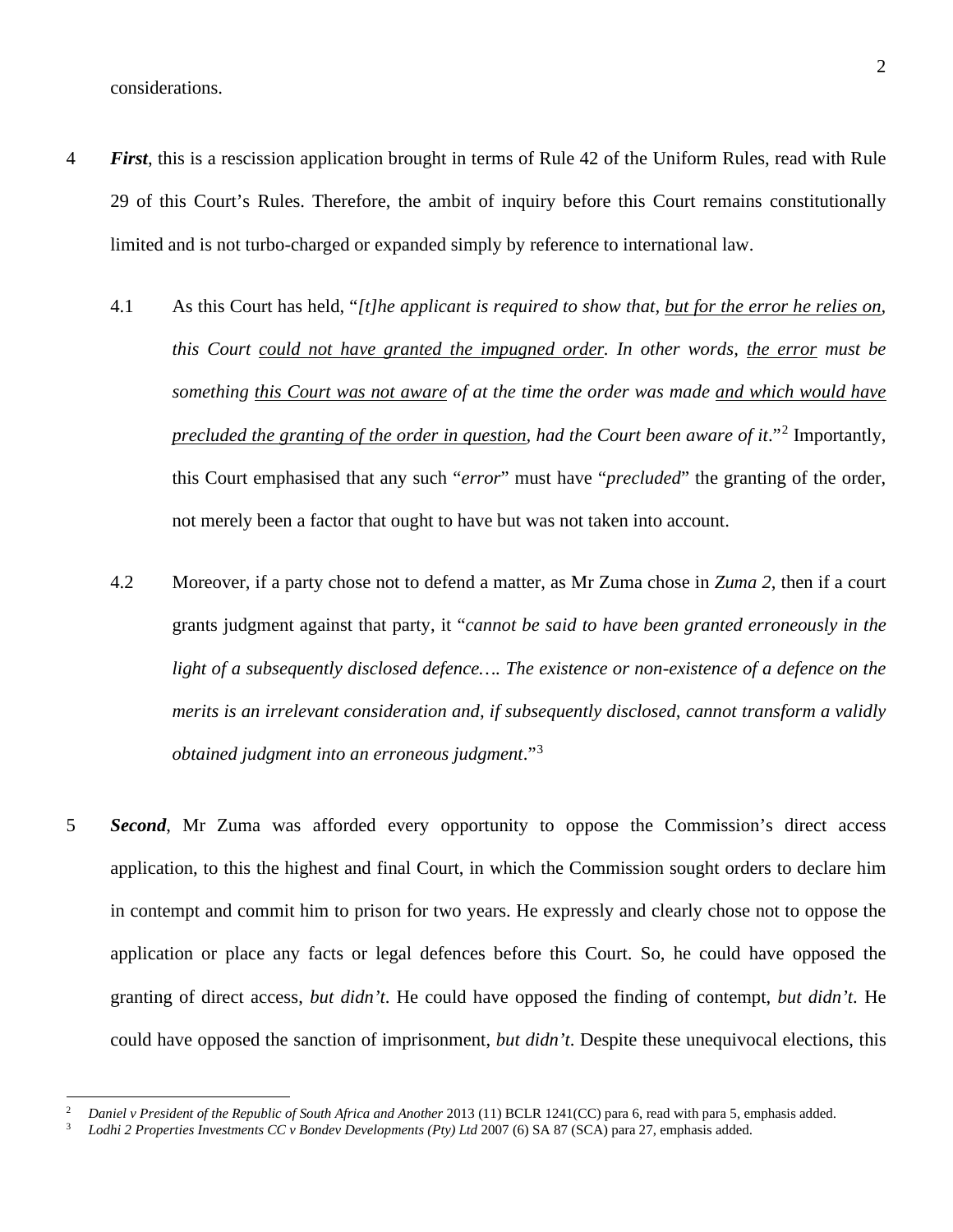Court *mero motu* gave Mr Zuma the further opportunity to place evidence (by filing an affidavit) and argument before the Court in relation to the sanction to be imposed. Once again, he could have opposed the grant of an order of imprisonment on substantive or procedural grounds. But again, *he didn't*. He repeatedly, expressly, unequivocally, and with full knowledge of his rights, refused to oppose the Commission's application or place any facts or legal submissions before the Court. Indeed, precisely because the civil contempt proceedings are brought on motion, Mr Zuma was in a far more favourable position than had Mr Zuma been faced with civil action proceedings, because in motion proceedings the Commission and the Court were required to accept Mr Zuma's factual account on affidavit.<sup>[4](#page-7-0)</sup>

- 6 *Third,* this Court held that Mr Zuma was in contempt of court and ordered his imprisonment in a contempt of court application where **he was the respondent**. As a matter of our law, this Court and the Supreme Court of Appeal (**SCA**) have affirmed, "*a respondent in contempt proceedings . . . is not an 'accused person' as envisioned by section 35 of the Constitution*".[5](#page-7-1) Moreover, this Court and the SCA have affirmed that "*[t]he civil contempt procedure is a valuable and important mechanism for securing compliance with court orders, and survives constitutional scrutiny in the form of a motion court application adapted to constitutional requirements*".[6](#page-7-2)
- 7 *Fourth*, imprisonment is a permissible sanction in South African law in contempt of court applications where the circumstances warrant this, as affirmed by this Court and the  $SCA$ .<sup>[7](#page-7-3)</sup>
- 8 *Fifth,* the Constitution expressly empowers this Court, South Africa's highest court, to act as a court of first and final instance.<sup>[8](#page-7-4)</sup> And to protect its own dignity and processes – section 173. This Court has

<span id="page-7-0"></span><sup>4</sup> See *Plascon-Evans Paints Ltd v Van Riebeck Paints (Pty) Ltd* 1984 (3) SA 623 (A) at 638D.

<span id="page-7-1"></span><sup>5</sup> *Pheko v Ekurhuleni City* 2015 (5) SA 600 (CC) (*Pheko II*) at para 36; *Fakie N.O. v CCII Systems (Pty) Ltd* 2006 (4) SA 326 (SCA) (*Fakie*) para 42.<br>Ibid.

<span id="page-7-3"></span><span id="page-7-2"></span>

<sup>6</sup> Ibid. 7 See e.g. *Matjhabeng Local Municipality v Eskom Holdings Limited and Others; Mkhonto and Others v Compensation Solutions (Pty) Limited* 2018 (1) SA 1 (CC) para 54; *Fakie*, and *Pheko II*.

<span id="page-7-4"></span><sup>8</sup> Section 167(6)(a) of the Constitution, and *Zuma 2* para 8.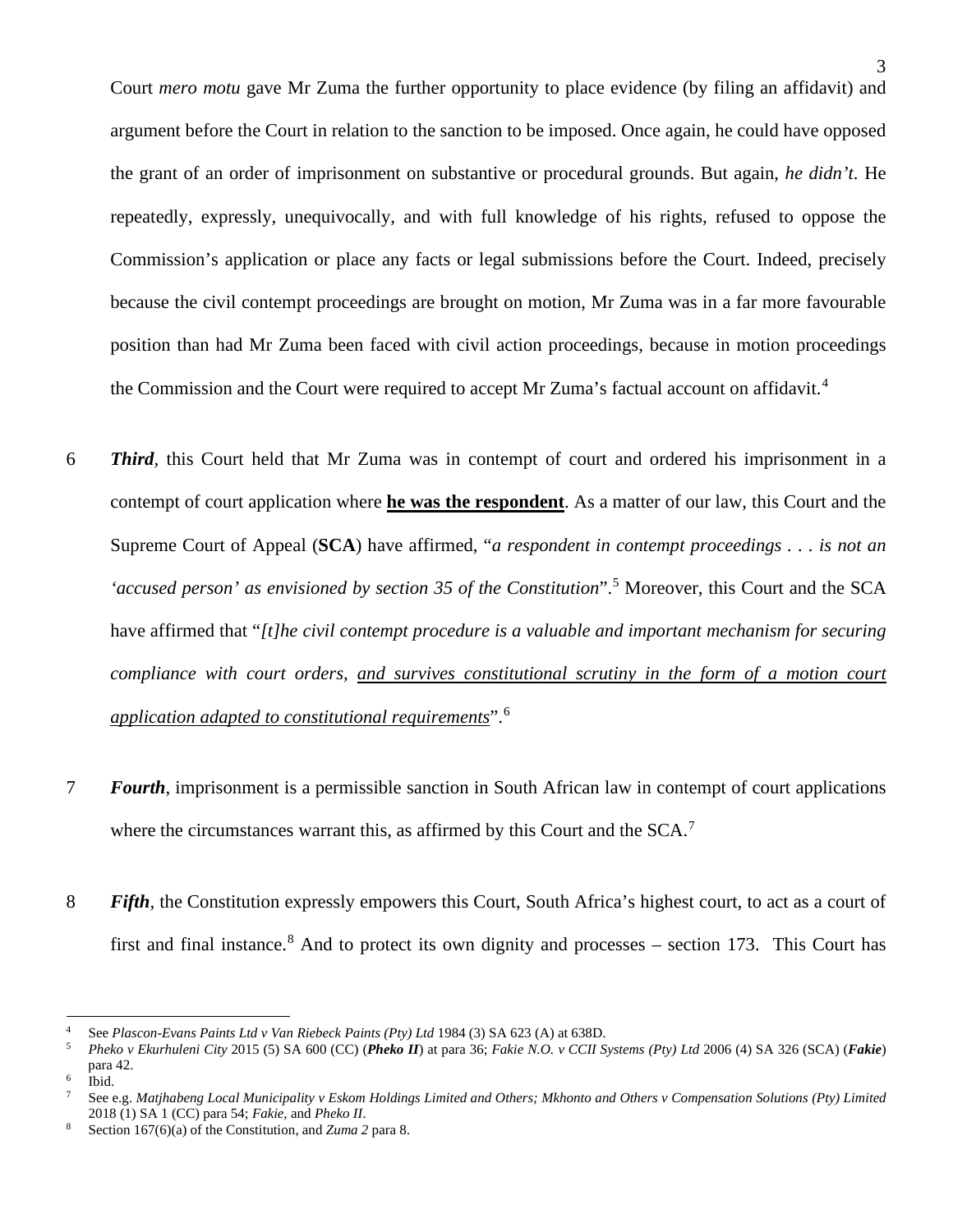done so in many cases.<sup>[9](#page-8-0)</sup>

### **SECTION 39(1)(b) IN ITS CONSTITUTIONAL SETTING**

- 9 Section 39(1)(b) "*enjoins South African courts, tribunals and other fora to consider international law when interpreting the Bill of Rights*".[10](#page-8-1)
- 10 To understand the nature of the obligation created by section 39(1)(b), it is helpful to have regard to specific points.
- 11 *First*, the Court should have regard to "*international law*", not any specific international treaty or treaties. This includes both customary international law and treaty law, and includes non-binding sources too. $11$
- 12 *Second,* section 39(1)(b) is an interpretative injunction that only requires courts to consider international law as part of an interpretative exercise. It is merely "*a tool to interpretation of the Bill of Rights*".<sup>[12](#page-8-3)</sup> International law is not a jurisprudential trump or a constitutional override.
- 13 And section 39(1)(b) does not "*incorporate international agreements into our Constitution*."[13](#page-8-4) Moreover, it is not an obligation that requires rights in the Bill of Rights to be interpreted in *accordance with international law*; it merely requires international law *to be considered*. In this regard, as this Court has recognised, the Constitution distinguishes between interpreting the Bill of Rights, which is governed by section  $39(1)(b)$ , and interpreting legislation, which is governed by section  $233.^{14}$  $233.^{14}$  $233.^{14}$

<span id="page-8-0"></span><sup>9</sup> See e.g. *Black Sash Trust v Minister of Social Development and Others* 2017 (3) SA 335 (CC); *Justice Alliance of South Africa v President of Republic of South Africa and Others* 2011 (5) SA 388 (CC).

<span id="page-8-1"></span><sup>10</sup> *National Commissioner of the South African Police Service v Southern African Human Rights Litigation Centre & Another* 2015 (1) SA 315 (CC) (*National Commissioner*) para 23.

<span id="page-8-2"></span><sup>11</sup> *Government of the Republic of South Africa & others v Grootboom & Others* 2001 (1) SA 46 (CC) (*Grootboom*) para 26; *S v Makwanyane & Another* 1995 (3) SA 391 (CC) (*Makwanyane*) para 35.

<span id="page-8-4"></span><span id="page-8-3"></span><sup>&</sup>lt;sup>13</sup> Sonke Gender Justice NPC *v* President of the Republic of South Africa and Others [2021 (3) BCLR 269 (CC) para 57, quoting *Glenister v President of the Republic of South Africa and Others* 2011 (3) SA 347 (CC) (*Glenister II*) para 182.

<span id="page-8-5"></span><sup>14</sup> See e.g. *Law Society of South Africa & Others v President of the Republic of South Africa & Others* 2019 (3) SA 30 (CC) *(Law Society v*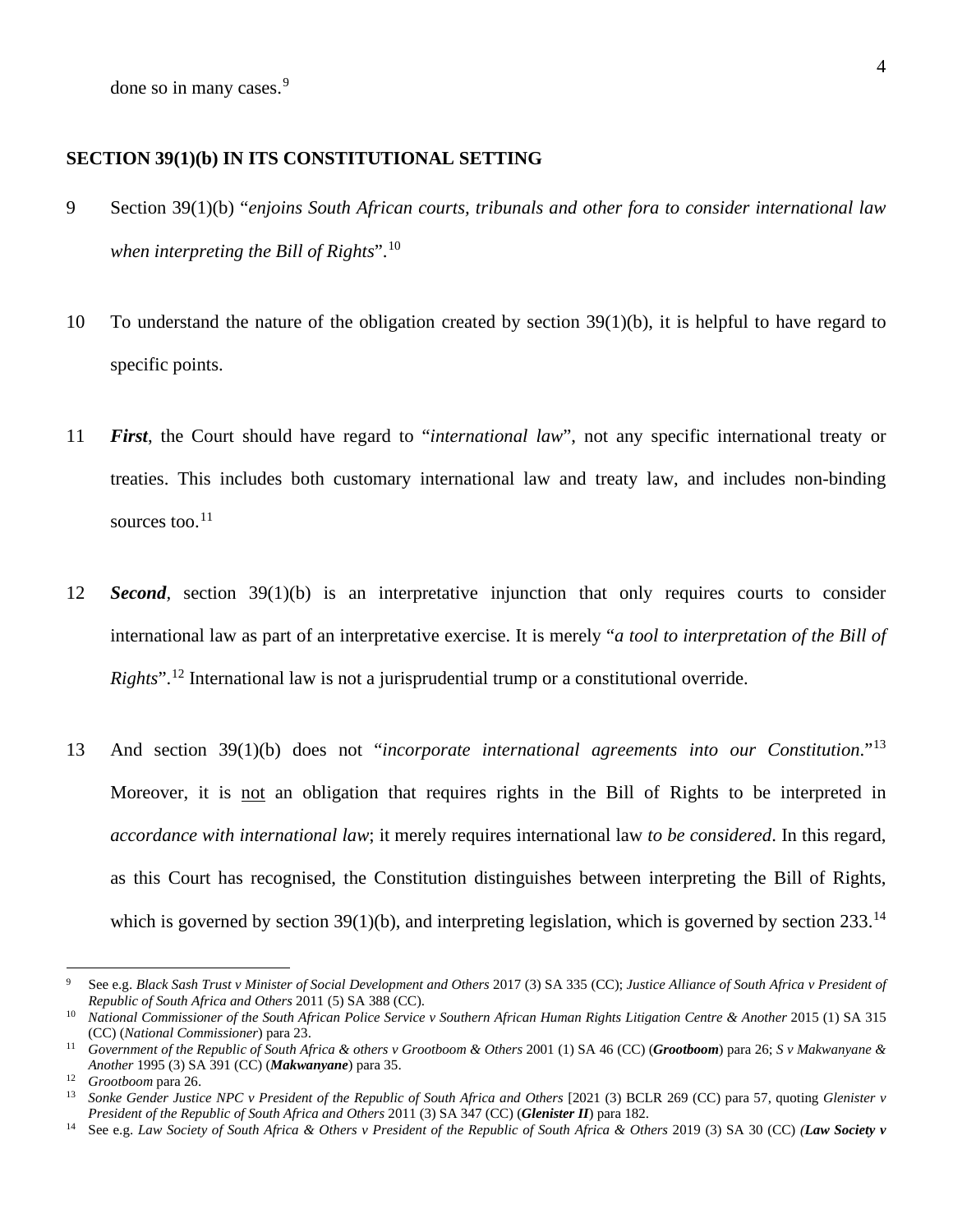It is only in the case of interpreting legislation that every court – under section 233 – "*must prefer any reasonable interpretation of the legislation that is consistent with international law over any alternative interpretation that is inconsistent with international law*." When interpreting the Bill of Rights, the Court only has to have regard to international law.

14 *Third*, the international law interpretative injunction in subsection 1(b) is just one of the obligatory interpretative requirements in section 39. It sits alongside section 39(1)(a), which requires a court when interpreting the Bill of Rights to "*promote the values that underlie an open and democratic society based on human dignity, equality and freedom*". These values, which *must* be actively promoted (as opposed to merely "*considered*"), include the rule of law, the supremacy of the Constitution, and accountability.[15](#page-9-0) What was actively promoted in Mr Zuma's case is "*the obligation to obey court orders [which] has at its heart the very effectiveness and legitimacy of the judicial system . . . and is the stanchion around which a State founded on the supremacy of the Constitution and the rule of law is built*."[16](#page-9-1) Therefore, as this Court held, "*a court in contempt proceedings is charged with the critical constitutional obligation of defending the rule of law, and that this imperative permeates contempt proceedings as a whole*."<sup>[17](#page-9-2)</sup> In that context, and on the scales of interpretation, the requirement to "*consider*" international law includes the weighty obligation to "*promote*" the value of the rule of law which "*permeates*" contempt proceedings. In understanding the weight of that obligation, this Court has stressed that there is an international law obligation on South Africa to ensure that the rule of law is not undermined<sup>[18](#page-9-3)</sup> – an interpretative obligation accentuated for the Court through the very threat that Mr Zuma's conduct portended.

*President)* para 5; and *National Commissioner* paras 21 and 22. Section 233 refers to "*legislation*" evidently does not refer to the Constitution itself: see section 239 definition of legislation; section 39(1)(b). Any interpretation of obiter comments in *Kaunda & Others v President of the Republic of South Africa & Others* 2005 (4) SA 235 (CC) as suggesting otherwise is clearly inconsistent with section 239, read with section 233, and section 39, and this Court's later decisions.<br><sup>15</sup> Section 2 of the Constitution.

<span id="page-9-0"></span>

<span id="page-9-1"></span><sup>&</sup>lt;sup>16</sup> Department of Transport v Tasima (Pty) Limited [2017 (2) SA 622 (CC) para 183.

<span id="page-9-2"></span><sup>17</sup> *Zuma 2* para 115.

<span id="page-9-3"></span><sup>&</sup>lt;sup>18</sup> *Law Society v President* para 51, with reference to articles 4(c) and 6(1) of the South African Development Community Treaty, which South Africa is a party to.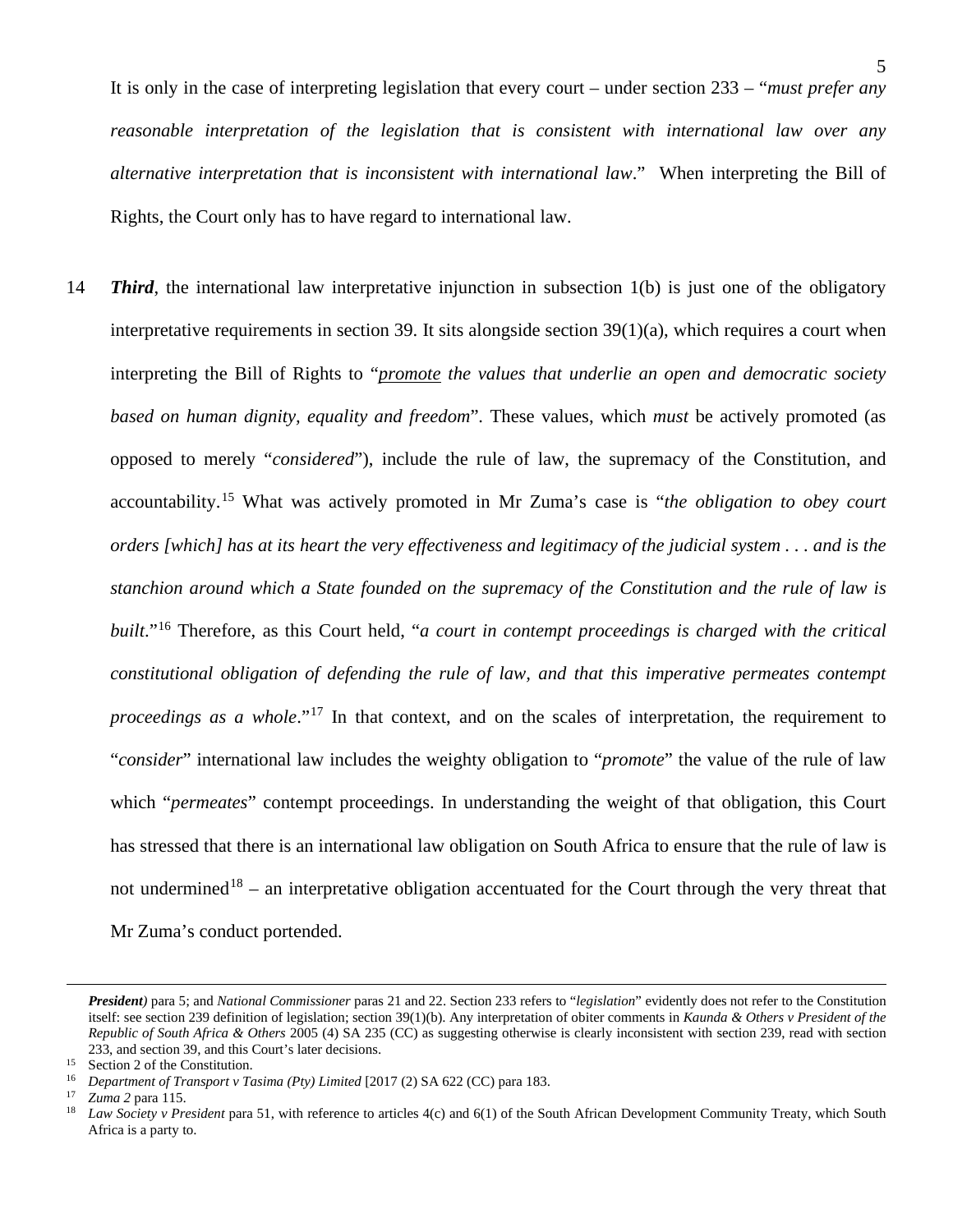- 15 *Fourth*, international law is always but a guide to be considered, while the Constitution itself remains the ultimate lodestar. So, where there are material differences between how a right is framed in the Bill of Rights and an international human rights treaty, this Court has been forthright in following the Constitution. For instance, this Court held in considering the relevance of the International Covenant on Economic, Social and Cultural Rights for this Court's interpretation of section 26 of the Constitution, that "*[t]he differences between the relevant provisions of the Covenant and our Constitution are significant in determining the extent to which the provisions of the Covenant may be a guide to an interpretation of s 26*."[19](#page-10-0)
- 16 Similarly, given the Constitution's treatment of international law, and the enunciation of its own supremacy, it is evident that "*consistency with our Constitution is a critical requirement for the acceptability and applicability of international law to our country*."[20](#page-10-1)
- 17 *Fifth*, given certain confusing comments made by Democracy in Action (**DIA**) in their further written submissions, it is also important to distinguish between two sources of international law: customary international law (general practice of states, accepted by states as law) and international treaties (international agreement entered into by states).<sup>[21](#page-10-2)</sup> DIA appears to suggest that ratified international agreements become part of our law as a species of customary international law by virtue of section 232 of the Constitution.<sup>[22](#page-10-3)</sup> This is not correct and conflates customary international law and binding international agreements.
- 18 The domestication of international agreements is dealt with by section 231 of the Constitution, not section 232. International agreements become binding on South Africa on the international plane in accordance with their own terms (generally international agreement requires a state to deposit an

<span id="page-10-0"></span><sup>19</sup> *Grootboom* para 28.

<span id="page-10-1"></span><sup>20</sup> *Law Society v President* para 5.

<span id="page-10-3"></span><span id="page-10-2"></span><sup>&</sup>lt;sup>21</sup> See Article 38(1) of the Statute of the International Court of Justice; see *Makwanyane* para 35.

See e.g. DIA's submissions paras 9 and 10, 30, 44, and 58.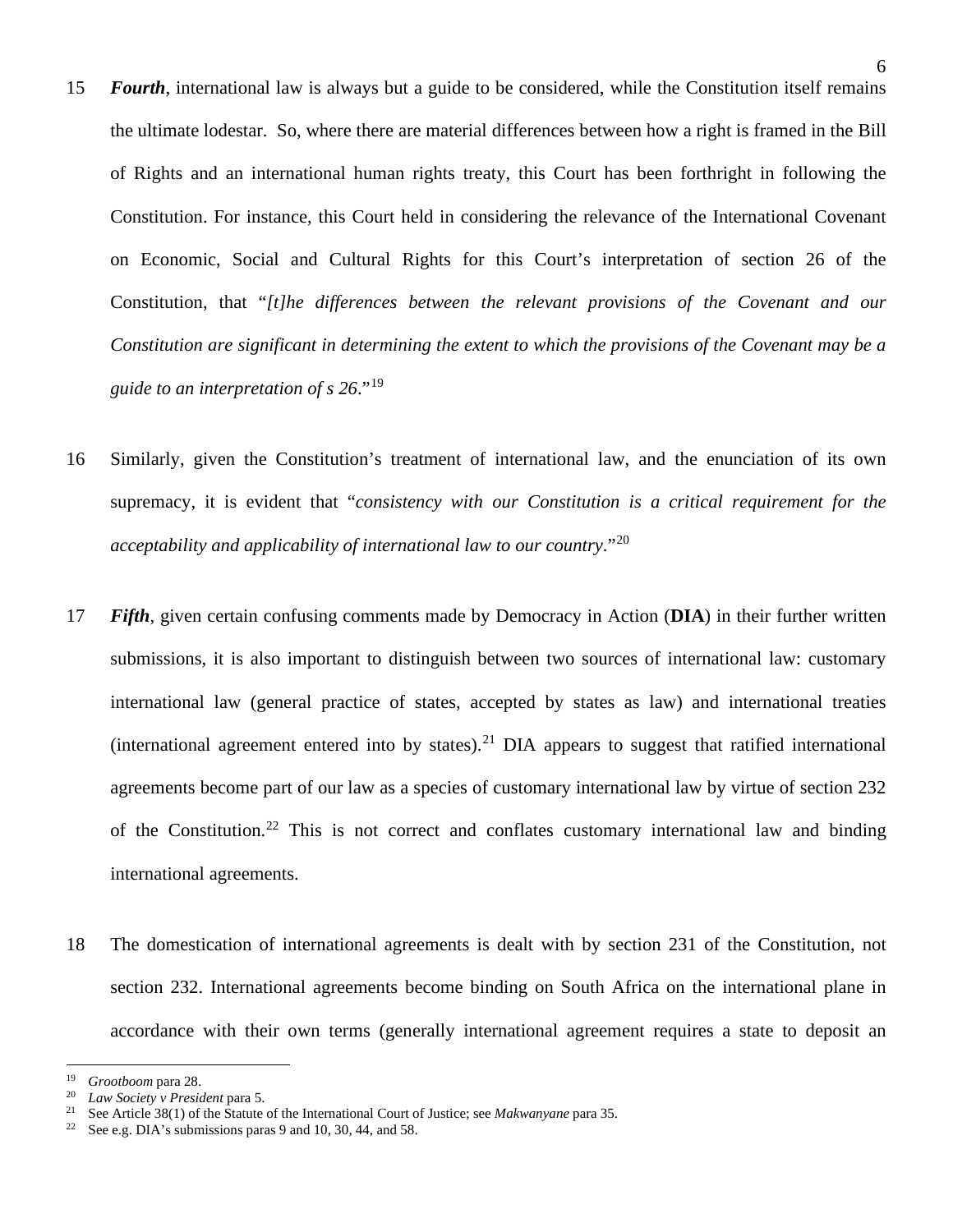instrument of ratification) and pursuant to prior compliance with the requirements of section 231 of the Constitution (parliamentary approval is required before the executive can ratify a treaty, save as provided by section [23](#page-11-0)1(3)).<sup>23</sup> International agreements only become part of South African law when, after they have become binding on the international plane (generally by ratification or accession after approval by parliament, as required by section 231(2)), they are then domesticated by national

legislation (as required by section 231(4)). As this Court has explained, "*international-treaty law only becomes law in the Republic once enacted into domestic legislation*."<sup>[24](#page-11-1)</sup> The only exception to this is self-executing provisions of treaties that have been approved by parliament, which can automatically become part of our law, if not inconsistent with the Constitution and national legislation.

- 19 The ICCPR has been ratified by South Africa, after parliamentary approval, and is therefore binding on South Africa on the international plane. But it has **not** been domesticated by national legislation. Consequently, it is **not** law in South Africa. No court has ever held that the ICCPR and its provisions are self-executing, and at least one court has expressly held that the ICCPR is not self-executing.<sup>[25](#page-11-2)</sup> The ICCPR is thus not a binding source of law for this Court or any other South African court.
- 20 *Sixth*, as this Court has emphasised, "*[t]he internal evidence of the Constitution itself suggests that the drafters were well informed regarding provisions in international, regional and domestic human and fundamental rights*"<sup>[26](#page-11-3)</sup> Thus one sees that our Bill of Rights provides fully and generously for international law human rights. Indeed, the Bill of Rights is "*extensive and covers conventional and less conventional rights in detail*."<sup>[27](#page-11-4)</sup> Put differently, international human rights are already given domestic expression in one of the most progressive human rights Constitutions in the world. And this Court's interpretation and application of those rights has advanced those rights both domestically and

<span id="page-11-0"></span><sup>&</sup>lt;sup>23</sup> *Earthlife Africa and Another v Minister of Energy and Others* 2017 (5) SA 227 (WCC) para 114.<br><sup>24</sup> See National Commissioner para 24: see also Glenister II para 181

<span id="page-11-1"></span><sup>24</sup> See *National Commissioner* para 24; see also *Glenister II* para 181.

<span id="page-11-2"></span><sup>25</sup> *Claassen v Minister of Justice and Constitutional Development and Another* 2010 (6) SA 399 (WCC) para 36.

<span id="page-11-4"></span><span id="page-11-3"></span><sup>&</sup>lt;sup>26</sup> *Bernstein and Others v Bester and Others NNO* 1996 (2) SA 751 (CC) para 106.<br><sup>27</sup> *Kaupela para* 25

<sup>27</sup> *Kaunda* para 35.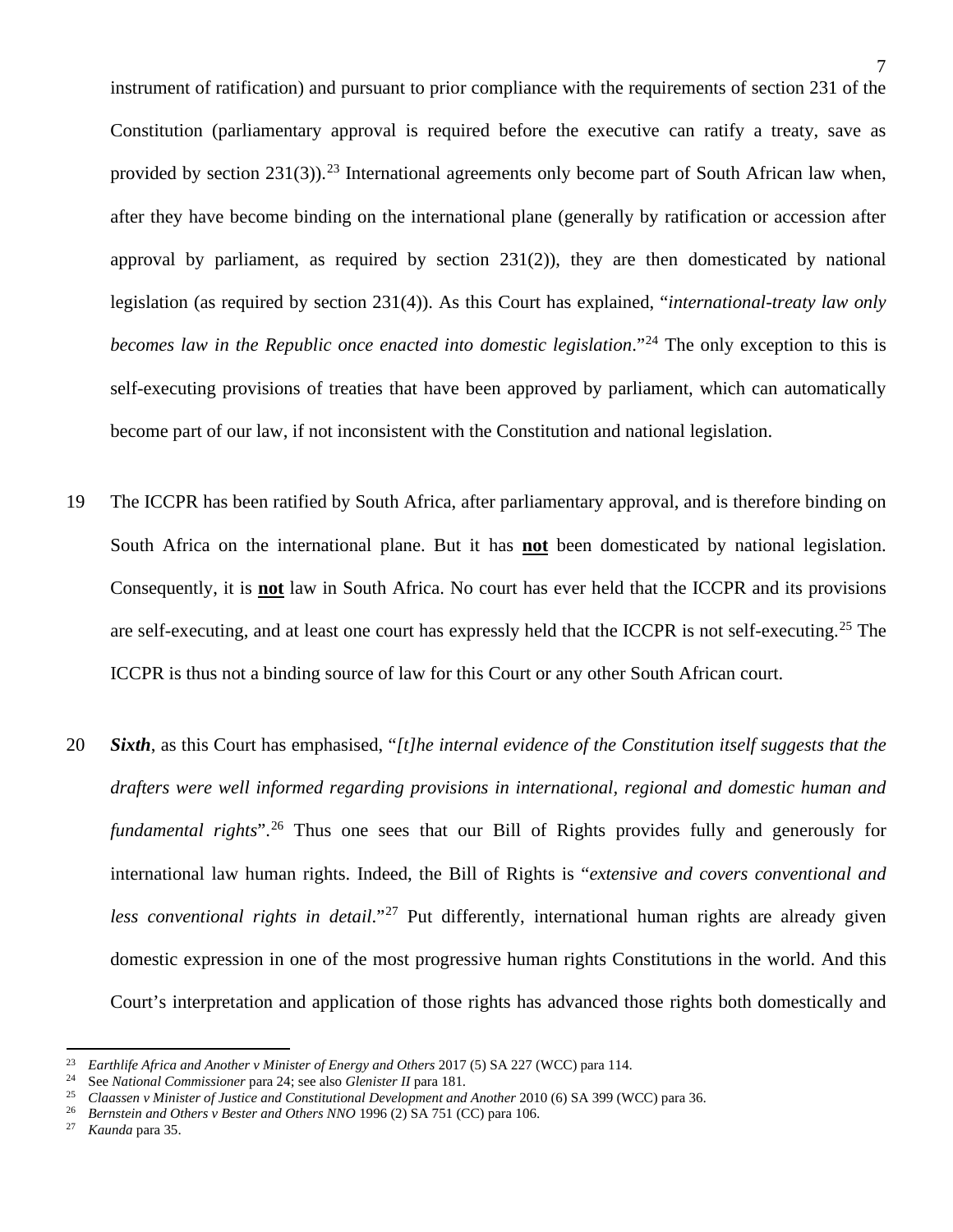# **INTERPRETING SECTIONS 12(1) AND 35(3) IN LIGHT OF INTERNATIONAL LAW AND THE DOCTRINE OF SUBSIDIARITY AND THE MARGIN OF APPRECIATION**

- 21 So far we have underlined that the interpretative injunction in section 39(1)(b) is not a basis to contend for the binding nature of the ICCPR as an obligatory source of law, nor an invitation to jurisprudential cherry-picking of one specific international agreement in the interpretative exercise. Instead, what must be had regard to is international law, in all its variegated forms. And, even if particular consideration is given to binding international agreements, there is no reason merely to consider one.
- 22 Thus, if one wishes to consider international human rights law, the ICCPR is but one guide. One would at least also need to have regard to African international human rights jurisprudence. In particular, the African Charter on Human and People's Rights (**the African Charter**), which South Africa is also a party to, and the decisions of the African Commission and the African Court. Furthermore, account would also have to be extended to the international human rights jurisprudence in other regions.
- 23 This is essential since different regions have developed their own context-specific jurisprudence for the implementation of human rights. The same is true of each country. It is precisely for those reasons that international human rights jurisprudence **adopts a deferential and flexible approach to each country's own domestic implementation of human rights** – it does not impose international law or reify it from above. International human rights law recognises that rights are given effect to domestically (the doctrine of subsidiarity). That is why when international human rights bodies consider a state's compliance with international human rights obligations, they apply a margin of appreciation (deference) to the domestic courts' and organs of state's understanding and implementation of these rights under their autochthonous constitutional schemes. The African

<span id="page-12-0"></span><sup>&</sup>lt;sup>28</sup> See e.g. Christine Chinkin "Sources" in Moeckli (ed) et al, *International Human Rights Law* (2<sup>nd</sup> ed, 2014, Oxford) pg 88.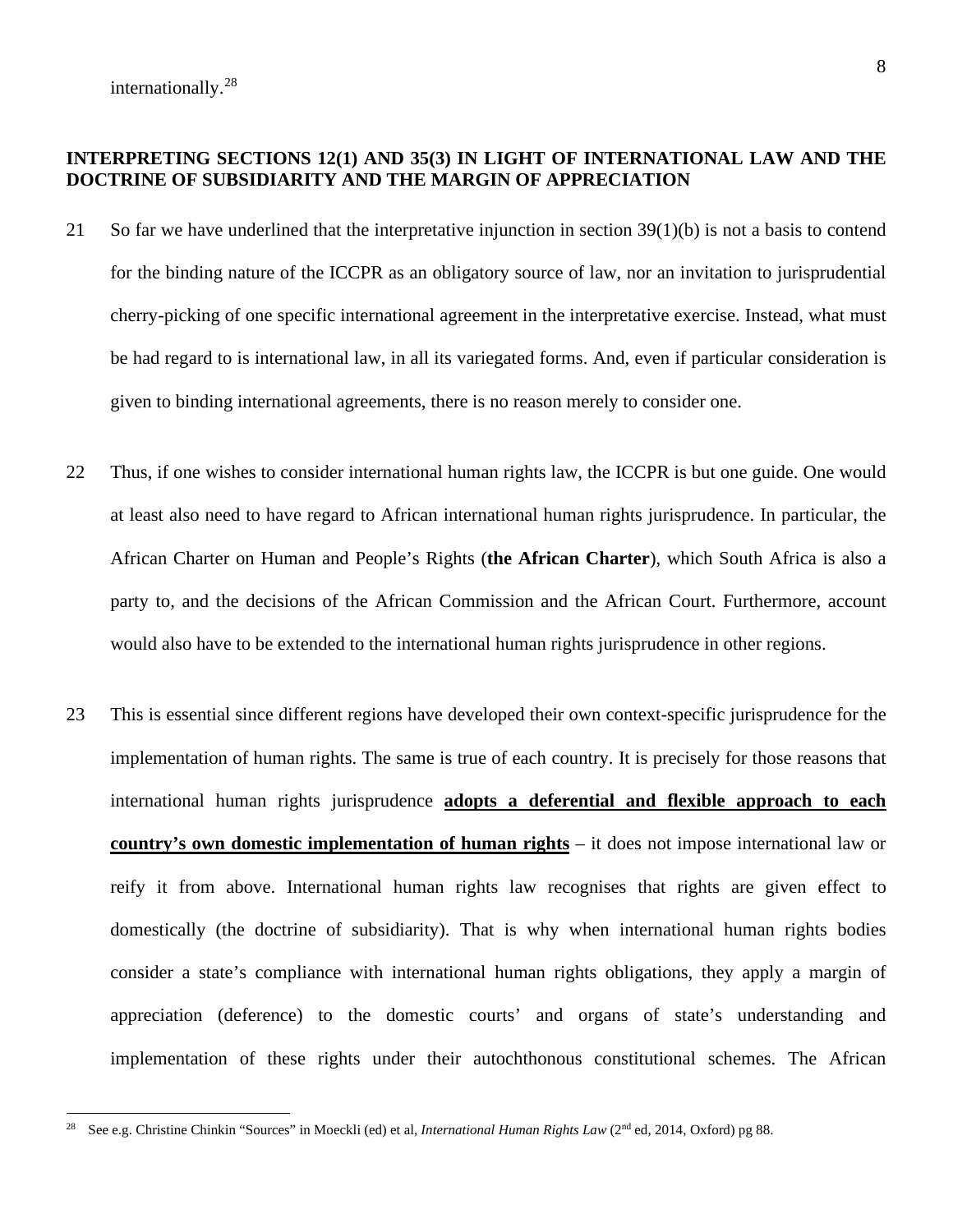Commission has helpfully summarised the position in *Prince v South Africa*: [29](#page-13-0)

"The principle of subsidiarity indeed informs the African Charter, like any other international and/or regional human rights instrument does to its respective supervisory body established under it, in that the African Commission could not substitute itself for internal/domestic procedures found in the Respondent State that strive to give effect to the promotion and protection of human and peoples' rights enshrined under the African Charter.

51. Similarly, the margin of appreciation doctrine informs the African Charter in that it recognises the Respondent State in being better disposed in adopting national rules, policies and guidelines in promoting and protecting human and peoples' rights as it indeed has direct and continuous knowledge of its society, its needs, resources, economic and political situation, legal practices, and the fine balance that needs to be struck between the competing and sometimes conflicting forces that shape its society. (emphasis added)

- 24 The *Prince* matter provides a valuable example of how regional human rights bodies will approach South Africa's domestic implementation of human rights and this Court's place within that constitutional scheme. As this Court will recall, Mr Prince, a Rastafarian, wished to be admitted as an attorney, notwithstanding convictions for possession of cannabis and his stated intention to continue using it. He lost before this Court. Mr Prince averred that his rights under the African Charter had been violated. He took his complaint to the African Commission, challenging this Court's failure to make provision for an exemption in respect of the possession and use of cannabis by Rastafari.<sup>30</sup>
- 25 In considering Mr Prince's complaint, the African Commission affirmed the principle of subsidiarity and the margin of appreciation applied by it and other international human rights bodies (as quoted above). It held that "*[b]oth doctrines establish the primary competence and duty of the Respondent State to promote and protect human and peoples' rights within its domestic order*", and emphasised that the African Charter accordingly gives "*Member States the required latitude under specific Articles in allowing them to introduce limitations".* [31](#page-13-2) It, therefore, found no violation of Mr Prince's rights under the Africa Charter. In coming to that conclusion, the African Commission, no doubt with a view

<span id="page-13-0"></span><sup>29</sup> Garreth Anver Prince / South Africa (255/02) (7 December 2004) (*Prince v South Africa*), available at http://www.achpr.org/communications/decision/255.02/.

<span id="page-13-1"></span><sup>30</sup> *Prince v President, Cape Law Society, And Others* 2002 (2) SA 794 (CC).

<span id="page-13-2"></span><sup>31</sup> *Prince v South Africa* para 52.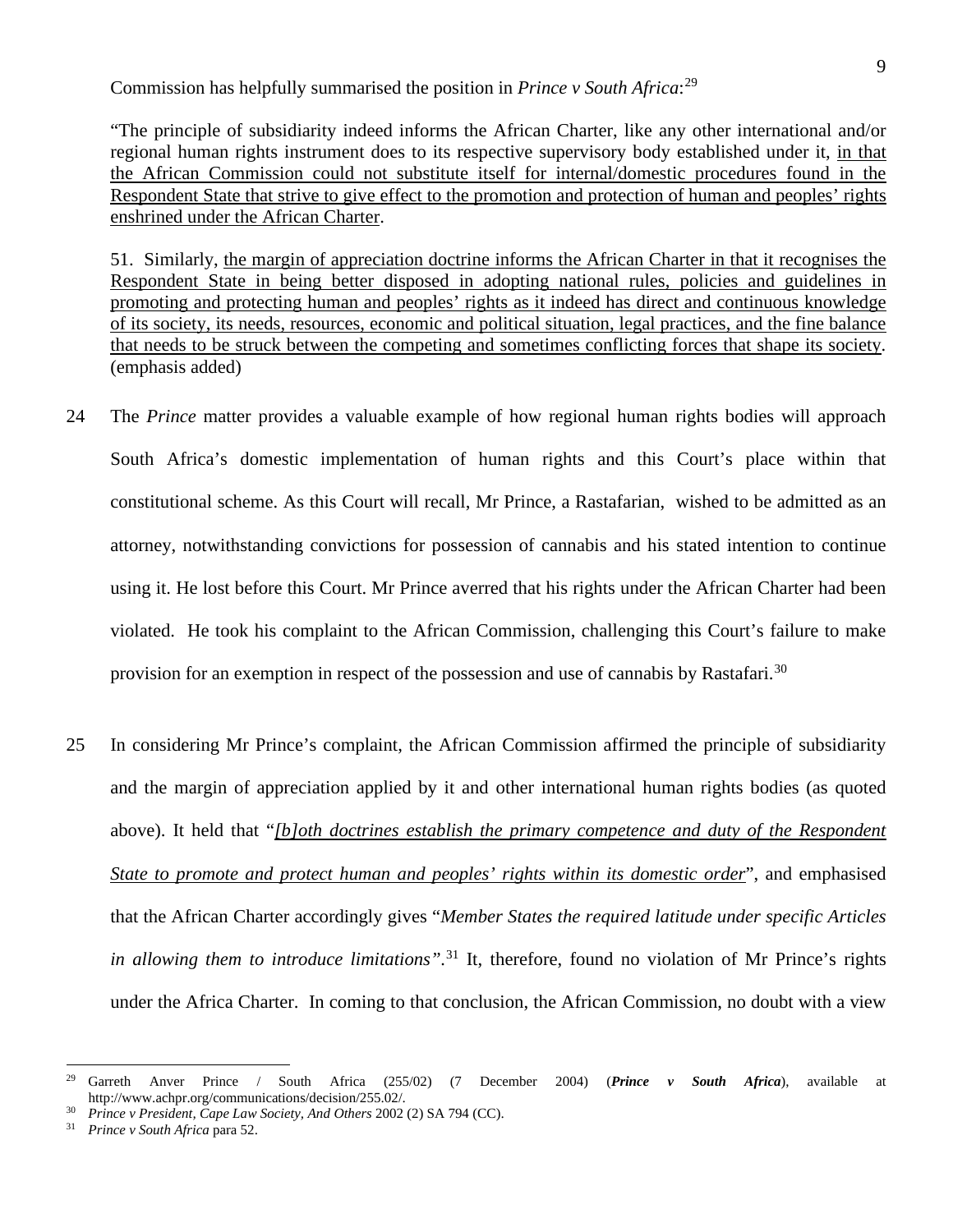to the fact that the Court had already considered and pronounced on the case, held that "*[t]he African Commission is aware of the fact that it is a regional body and cannot, in all fairness, claim to be better situated than local courts in advancing human and peoples' rights in Member States*".[32](#page-14-0)

- 26 Subsidiarity and the margin of appreciation in international human rights law are fundamental to understanding the interpretative role of international human rights law. International human rights law does not seek to second-guess the careful and good faith application of human rights by a state and its courts.
- 27 More generally, a proper understanding of section 39(1)(b), as discussed above, clarifies that recourse to international law is not a jurisprudential trump, nor does it supplant this Court's own home-grown human rights jurisprudence, nor could it do so in respect of this Court's own carefully-articulated and deeply-reasoned basis for deciding to assert, by way of direct access, jurisdiction in relation to Mr Zuma's contemptuous conduct in respect of the Court's own orders.
- 28 In *Zuma 2*, this Court gave careful, detailed and anxious consideration to Mr Zuma's right to freedom and security of the person and his fair trial rights, and did so within the context of the unprecedented threat posed by Mr Zuma's recalcitrance to the rule of law, constitutional supremacy, and administration of justice<sup>[33](#page-14-1)</sup> (as it was required to do in terms of section  $39(1)(a)$ ). As the ultimate guardian and interpreter of the rights in the Bill of Rights, and having undertaken this exercise, it found that the pressing and extraordinary facts and circumstances of this case required committal for contempt as the necessary and appropriate sanction to vindicate a most pressing challenge to the Constitution itself.
- 29 This Court's judgment would thus attract deference under the international law principle of

<span id="page-14-0"></span><sup>32</sup> *Prince v South Africa* para 52, emphasis added.

<span id="page-14-1"></span><sup>33</sup> *Zuma 2* para 138.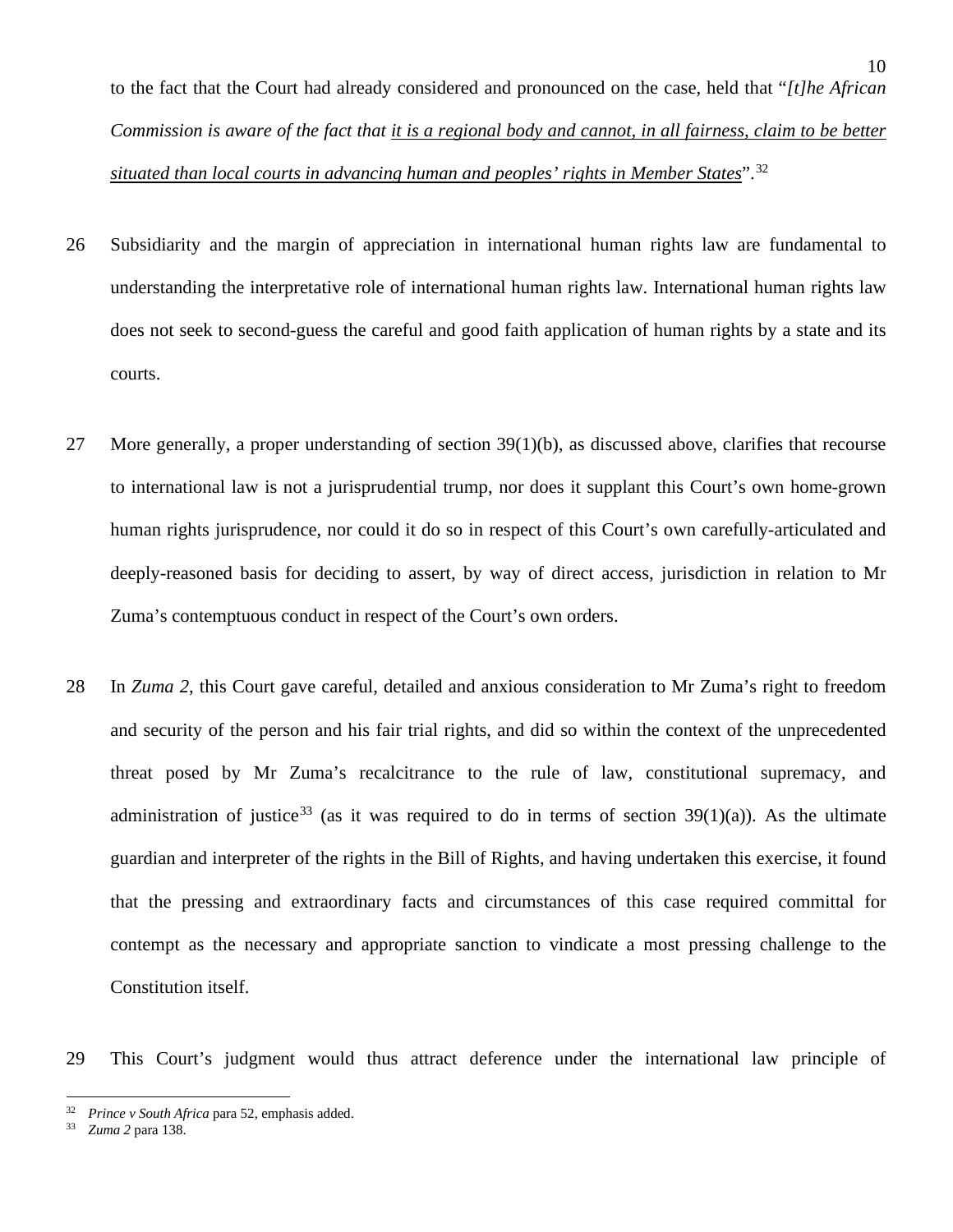subsidiarity, and will be accorded a margin of appreciation for its domestically-driven and constitutionally-sourced response to an unprecedented affront to the Court's dignity and directed threat to the country's rule of law.

30 In any event, as we show next, further recourse to international human rights law would not have changed this Court's determination. If anything, it affirms its approach.

### **Freedom and security of the person**

- 31 Section 12(1) provides, in relevant part, that "*[e]veryone has the right to freedom and security of the person, which includes the right (a) not to be deprived of freedom arbitrarily or without just cause; (b) not to be detained without trial*".
- 32 In *Zuma 2,* this Court gave considered attention to Mr Zuma's rights under section 12, and this Court's and the SCA's jurisprudence on the interpretation of section 12.<sup>[34](#page-15-0)</sup> Indeed, this Court accepted that in terms of section 12, there must be a fair procedure followed before a person can be detained. This Court had regard to the fact that, in *Fakie*, the SCA did not find that section 12 precluded civil contempt proceedings on motion. Rather the SCA held that what had to be ensured was substantive and procedural safeguards "*to afford the respondent such substantially similar protections as are appropriate to motion proceedings*."[35](#page-15-1) In other words, our courts have never interpreted section 12's guarantees as requiring that where committal is sought in civil contempt proceedings, these must be brought by way of action proceedings. Motion proceedings are permissible and consistent with section 12, while protections as appropriate to motion proceedings should be maintained.

33 It was precisely for this reason that, even after Mr Zuma elected not to oppose the Commission's

<span id="page-15-0"></span><sup>34</sup> *Zuma 2* paras 67 – 73.

<span id="page-15-1"></span><sup>35</sup> *Fakie* para 25.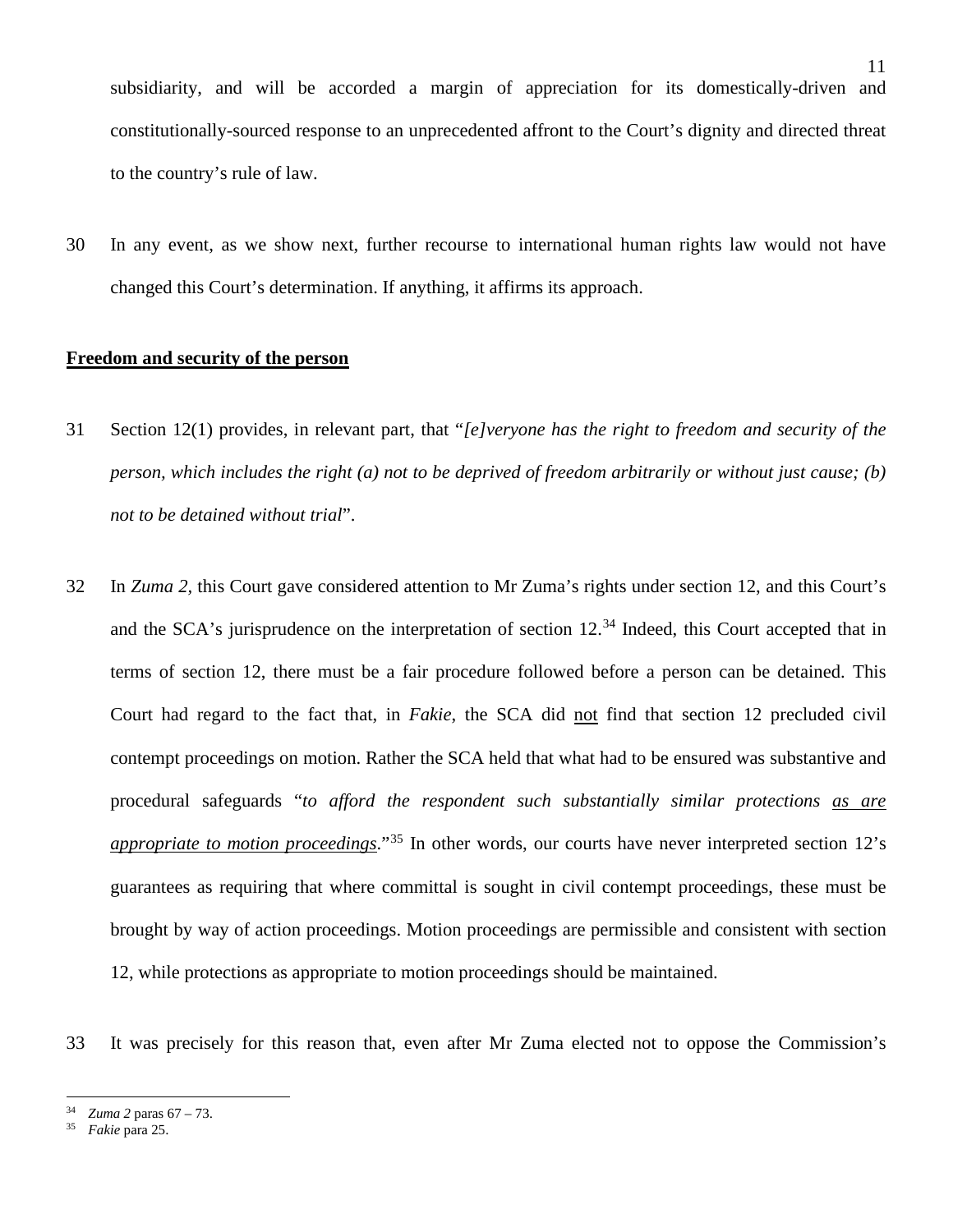application and elected to place no evidence or submissions before this Court, this Court still, after the hearing, *mero motu* afforded Mr Zuma an opportunity to make factual and legal submissions on affidavit as to what an appropriate sanction would be.<sup>[36](#page-16-0)</sup> But he refused to do so – choosing instead to file his letter scandalising the Court and proclaiming publicly that he knew what he was doing and accepted the consequences.

- 34 Would consideration of international law change this Court's careful interpretative approach? Certainly not, for the reasons set out below.
- 35 Section 12(1) has its parallel, *inter alia*, in the following international agreements:
	- 35.1 Article 9(1) of the ICCPR, which provides that: "*Everyone has the right to liberty and security of person. No one shall be subjected to arbitrary arrest or detention. No one shall be deprived of his liberty except on such grounds and in accordance with such procedure as are established by law*."
	- 35.2 Article 6 of the African Charter, which provides that: "*Every individual shall have the right to liberty and to the security of his person. No one may be deprived of his freedom except for reasons and conditions previously laid down by law. In particular, no one may be arbitrarily arrested or detained*."
	- 35.3 Article 5(1) of the European Convention on Human Rights (**European Convention**), which provides, in relevant part, that: "*Everyone has the right to liberty and security of person. No one shall be deprived of his liberty save in the following cases and in accordance with a procedure prescribed by law: (a) the lawful detention of a person after conviction by a competent court; (b) the lawful arrest or detention of a person for noncompliance with the*

<span id="page-16-0"></span><sup>36</sup> *Zuma 2* paras 68 – 70.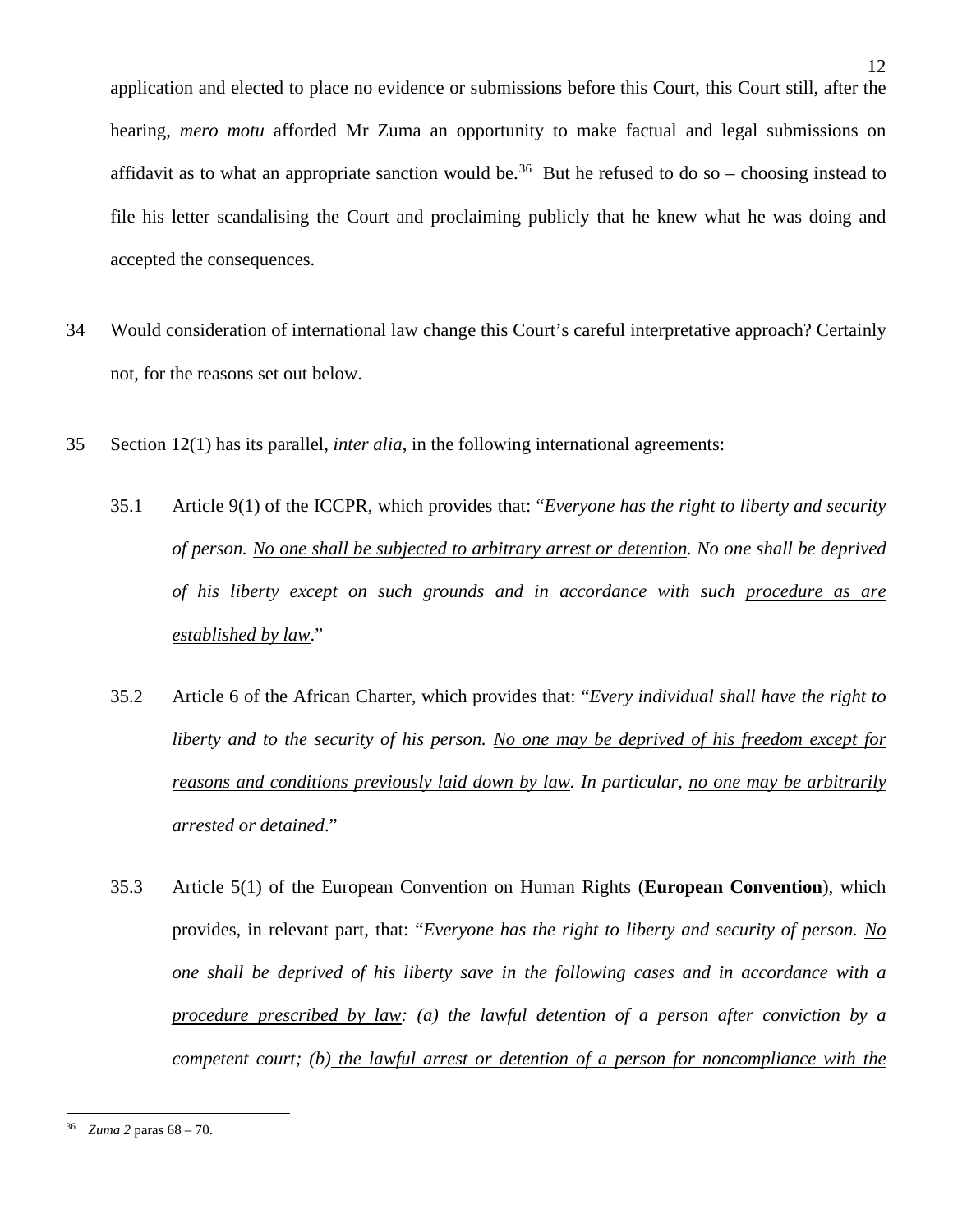13

- 36 None of these international human rights instruments precludes imprisonment by a court for refusing to comply with a court order, after a duly instituted court proceeding in accordance with existing procedures and laws. What is prohibited is *arbitrary* imprisonment, where this is not provided for by law. This is entirely consistent with how section 12 has been interpreted and applied generally, and was interpreted and applied by this Court in *Zuma 2* in particular. This Court set out clearly and deliberately what the "*existing procedures and laws*" were in relation to civil contempt, and applied them to Mr Zuma. In fact, the Europe Convention in article 5(1) specifically delineates, as an instance where deprivation of liberty is permissible, "*detention of a person for noncompliance with lawful order of a court".* This is precisely why the Court ordered Mr Zuma to be imprisoned.
- 37 The African Commission in its interpretation Article 6 of the African Charter, in *Hadi v Sudan*, has explained that: "*The Commission observes that the right to liberty as enshrined in the Charter does not grant complete freedom from arrest or detention, given that deprivation of liberty is one of the legitimate forms of state control over persons within its jurisdiction. However, any arrest or detention must be carried out in accordance with the procedure established by domestic law otherwise such arrest would be considered to be arbitrary*."[37](#page-17-0) Mr Zuma's imprisonment followed the procedure established by our domestic law – this Court made that clear after comprehensive examination.
- 38 In the European Court of Human Rights' Guide to Article 5, it notes that "*[t]he domestic authorities must strike a fair balance between the importance in a democratic society of securing compliance with a lawful order of a court, and the importance of the right to liberty. Factors to be taken into consideration include the purpose of the order, the feasibility of compliance with the order, and the*

<span id="page-17-0"></span><sup>37</sup> Abdel Hadi, Ali Radi & Others v Republic of Sudan (Communication 368/09, 5 November 2013), para 79, [https://www.achpr.org/sessions/descions?id=249.](https://www.achpr.org/sessions/descions?id=249)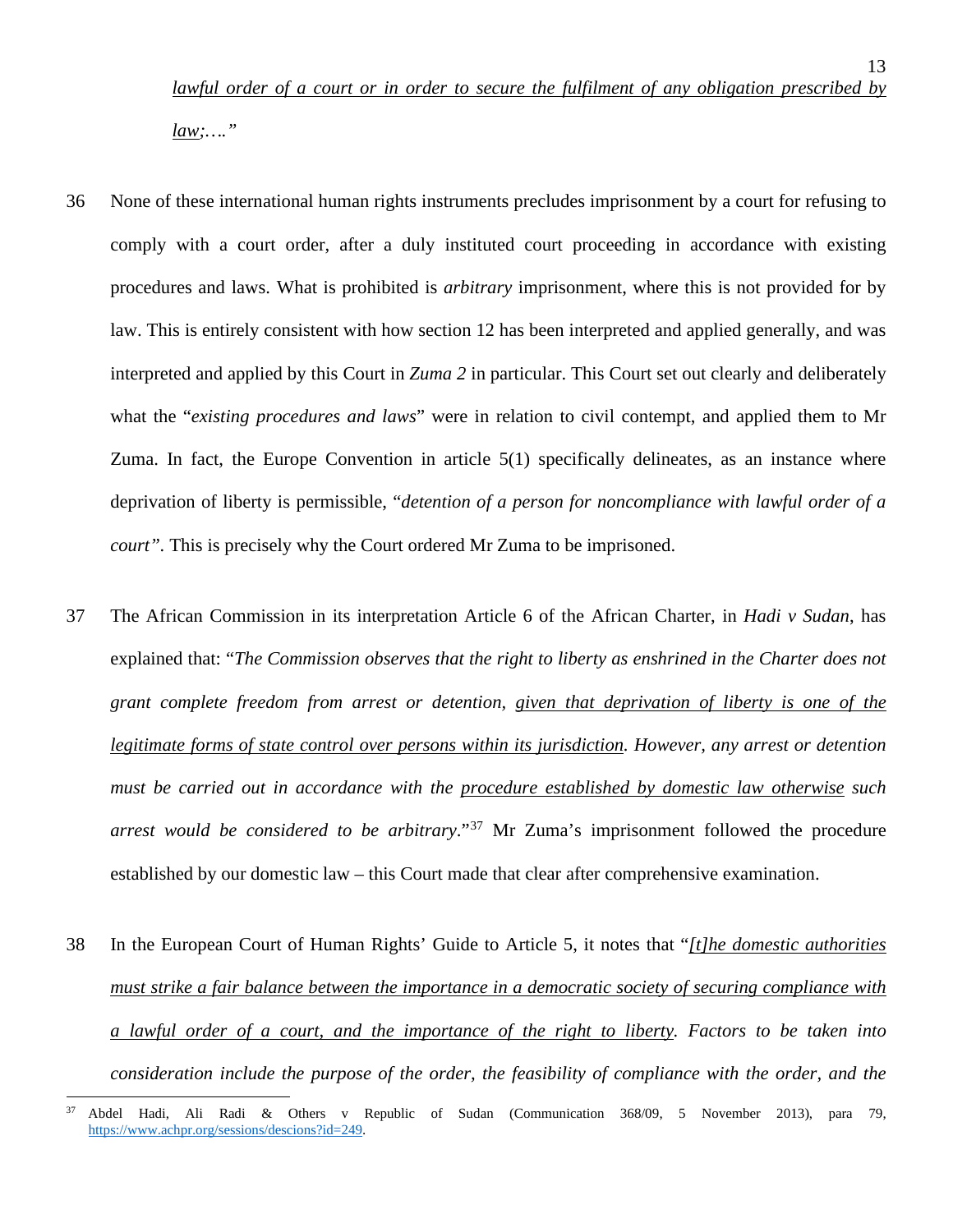*duration of the detention*."[38](#page-18-0) Again, this Court did just that: it noted that the purpose of the order was to protect the rule of law from a concerted attack by Mr Zuma, given Mr Zuma's repeated defiance it held that it was not feasible to imagine any compliance by him with the order (hence direct imprisonment was the only justifiable sanction), and it carefully weighed the duration of the detention in light of all the factors.

- 39 In Mr Zuma's further submissions, attention is drawn to certain of the Human Rights Committee's decisions that consider when detention will be arbitrary.<sup>[39](#page-18-1)</sup> The Human Rights Committee's General Comment 35 summarises the Human Rights Committee's jurisprudence as follows: "*The notion of 'arbitrariness' is not to be equated with 'against the law', but must be interpreted more broadly to include elements of inappropriateness, injustice, lack of predictability and due process of law, as well as elements of reasonableness, necessity and proportionality*."[40](#page-18-2)
- 40 Thus, having regard to what the African Commission, the European Court, and the Human Rights Committee has held, the critical point is this: international human rights instruments permit imprisonment by a court for refusing to comply with a court order, so long as the process is not arbitrary and within existing procedures and laws. It does not answer how, in a particular situation, on the peculiar facts at issue, and in the specific constitutional and democratic setting, the court should ultimately determine what is appropriate and necessary. And, international law recognises that it is precisely for this reason that principles of subsidiarity and a margin of appreciation afford deference to domestic courts' conclusions in this regard.
- 41 In *Zuma 2*, this Court, consistent with an international human rights approach, carefully determined and weighed up why imprisonment, and the period thereof, was not only warranted, appropriate and

<span id="page-18-0"></span><sup>&</sup>lt;sup>38</sup> European Court's Guide on Article 5 of the European Convention on Human Rights, 21 April 2021, para 69, emphasis added, [https://www.echr.coe.int/Documents/Guide\\_Art\\_5\\_ENG.pdf](https://www.echr.coe.int/Documents/Guide_Art_5_ENG.pdf)

<span id="page-18-2"></span><span id="page-18-1"></span><sup>&</sup>lt;sup>39</sup> Zuma's further submissions paras  $34$  and  $35$ .

General Comment 35 para 12[, https://digitallibrary.un.org/record/786613?ln=en.](https://digitallibrary.un.org/record/786613?ln=en)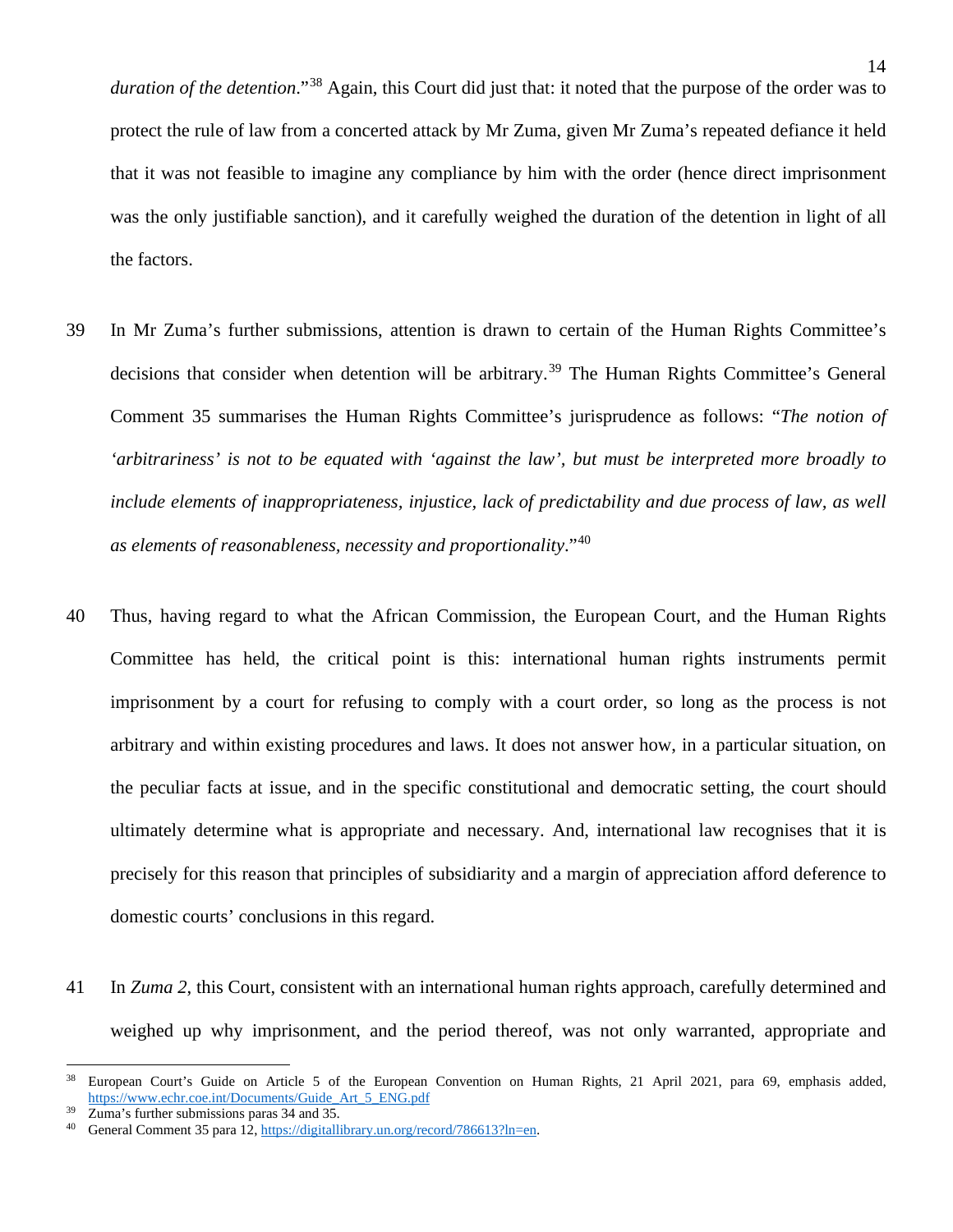justified and provided for in law, but also the constitutionally necessary and required sanction for Mr Zuma's contempt to vouchsafe the rule of law.<sup>[41](#page-19-0)</sup>

42 Therefore, recourse to international law, as a tool for interpretation, would have only reaffirmed that this Court's order of imprisonment did not violate Mr Zuma's right to security and freedom.

### **Fair trial rights**

- 43 Section 35(3) provides for an "*accused person's*" "*right to a fair trial*", and delineates the aspect of that right, which includes the right "*(o) of appeal to, or review by, a higher court*."
- 44 In *Zuma 2*, this Court judiciously considered whether and to what extent section 35(3) was applicable. In particular, it had regard to the fact that in our law section 35(3) is not directly applicable, since the respondent in a contempt application is not an accused person. However, as noted above, it bent over backwards to afford Mr Zuma equivalent safeguards, including the further right to file an affidavit in relation to the sanction to be imposed, after the hearing, with the benefit of Plascon Evans in his favour.
- 45 However, this Court made clear that (a) since Mr Zuma was not an accused person, he did not have an accused person's right of appeal, and (b) because the Constitution expressly provides for direct access to this Court, as the highest and final court, it expressly excludes a right of appeal where direct access is warranted. [42](#page-19-1) Direct access, in this case, was warranted (and not opposed by Mr Zuma), because "*[a]t its core, this matter is about an egregious threat posed to the authority of the Constitution, the integrity of the judicial process, and the dignity of this Court",* which warranted *"swift and effective judicial intervention*". [43](#page-19-2)

<span id="page-19-0"></span><sup>41</sup> See e.g. *Zuma 2* para 60.

<span id="page-19-2"></span><span id="page-19-1"></span><sup>42</sup> *Zuma 2* para 80.

<sup>43</sup> *Zuma 2* para 82.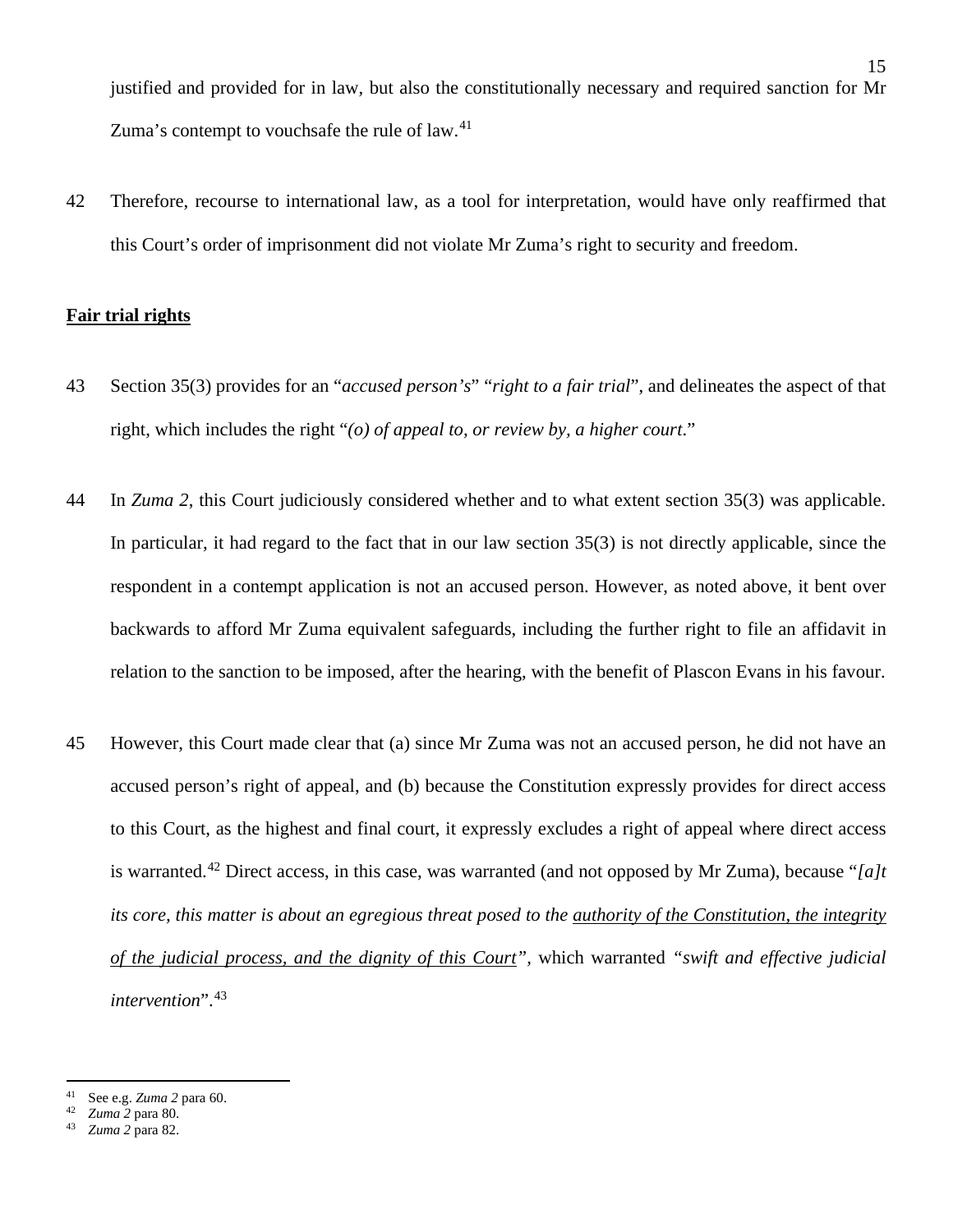- 46 Would consideration of international law change this Court's carefully and contextually sensitive interpretative approach? Again, certainly not, for the reasons set out below.
- 47 Section 35(3)(o) has its parallel in the following international human rights instruments:
	- 47.1 Article 14(5) of the ICCPR, which provides that: "*Everyone convicted of a crime shall have the right to his conviction and sentence being reviewed by a higher tribunal according to law*."
	- 47.2 Article 2 of Protocol 7 to the European Convention, which provides that:

"1 Everyone convicted of a criminal offence by a tribunal shall have the right to have his conviction or sentence reviewed by a higher tribunal. The exercise of this right, including the grounds on which it may be exercised, shall be governed by law.

2 This right may be subject to exceptions in regard to offences of a minor character, as prescribed by law, or in cases in which the person concerned was tried in the first instance by the highest tribunal or was convicted following an appeal against acquittal.

- 47.3 The African Charter does not provide a direct parallel, but Article 7(1)(a) provides more generally that: "*Every individual shall have the right to have his cause heard. This comprises: (a) the right to an appeal to competent national organs against acts of violating his fundamental rights as recognized and guaranteed by conventions, laws, regulations and customs in force*".
- 48 While international law's principles are interpretative guides, they bow to four distinct features of the Constitution, which warrant caution when considering international law's interpretative value: (a) section 35(3) directly applies only to "*accused persons*"; (b) the Constitution gives this Court's jurisdiction to act as a court of first and last instance; (c) the Constitution, as this Court stressed in *Zuma 2*, gives this Court power [in contempt situations] to protect its own processes in terms of section 173 of the Constitution – said the Court: "*Indeed, section 173 gives this Court the flexibility to be responsive in an emergent and transforming democracy. When the constitutional safeguards for the*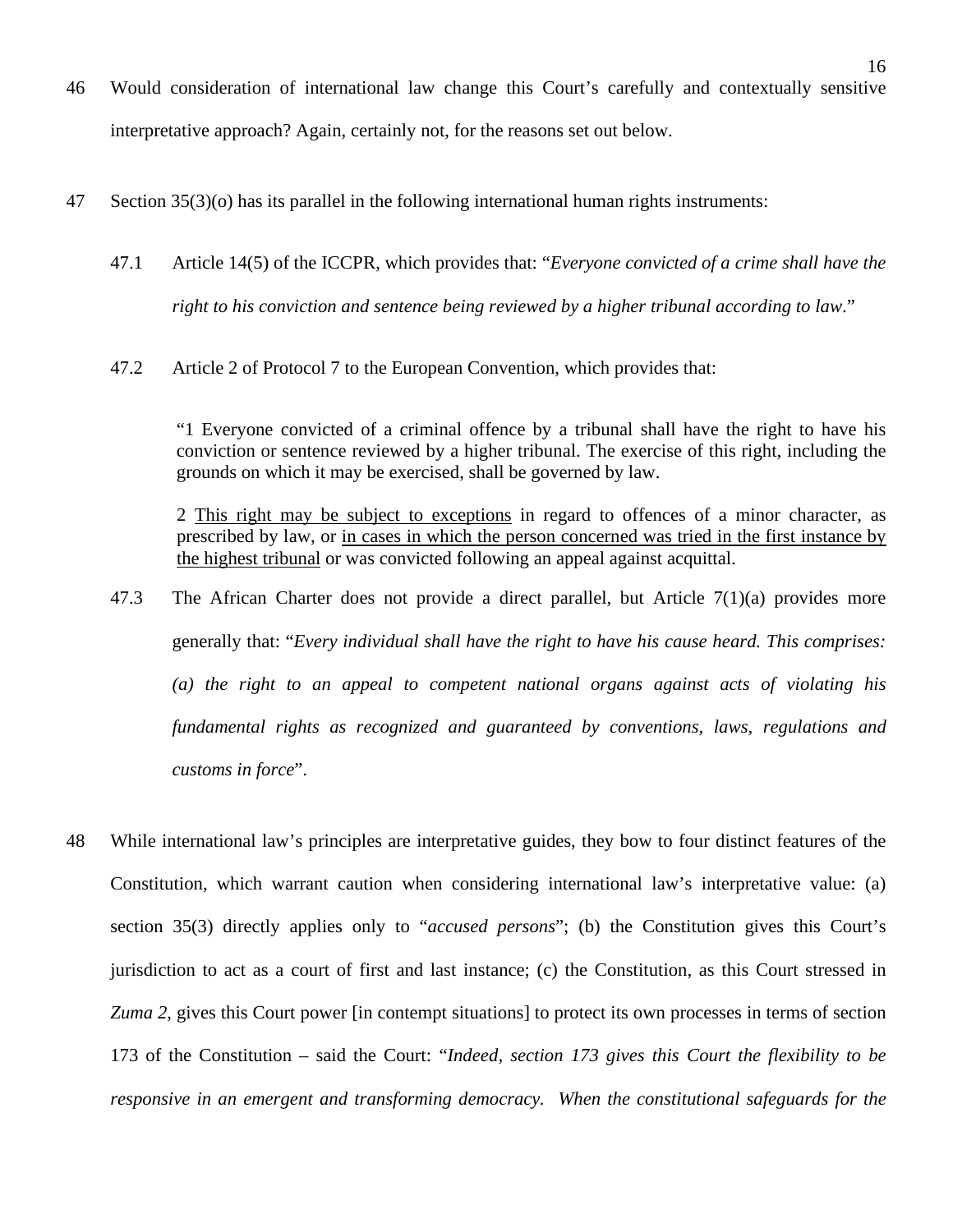*Judiciary are undermined so egregiously, section 173 empowers this Court to respond swiftly and effectively in its own interests and in the interests of justice*"; [44](#page-21-0) and (d) this matter (in this Court's words) also "*concerns the protection of the authority of the Judiciary to carry out its constitutional functions vested in it by section 165 of the Constitution*". [45](#page-21-1)

- 49 Therefore, even leaving aside the distinction drawn in our Constitution between civil contempt respondents and accused persons, the approach taken by the European Convention is evidently more compatible with our Constitution, since it directly recognises an exception to the right of appeal in criminal proceedings where the "*person concerned was tried in the first instance by the highest tribunal*". This is precisely what occurred in this matter, when this Court held Mr Zuma was in contempt and ordered his imprisonment. As this Court held, by virtue of its status as the highest court in the country, there could be no right of appeal or review to a higher Court (indeed, there is no higher court).
- 50 Moreover, despite the differences in the framing of article 14(5) of the ICCPR and section 35(3) (which provides for the rights of accused persons), the Human Rights Committee, in its General Comment 32, has similarly affirmed that article 14(5) does not apply to all proceedings: "*Article 14, paragraph 5 does not apply to procedures determining rights and obligations in a suit at law or any other procedure not being part of a criminal appeal process, such as constitutional motions*."[46](#page-21-2)
- 51 This distinction finds its equivalent in this Court's determination (based on prior decisions by this Court and the SCA) that Mr Zuma does not enjoy an accused person's right of appeal guaranteed by section 35(3)(o), because as a respondent in a civil contempt application, he is not an accused person in a criminal trial. And obviously, a direct access case such as this is pre-eminently a "constitutional

<span id="page-21-0"></span><sup>44</sup> *Zuma 2* para 24.

<span id="page-21-2"></span><span id="page-21-1"></span><sup>45</sup> *Zuma 2* para 25.

General Comment 32, para 46, emphasis added, available a[t https://digitallibrary.un.org/record/606075?ln=en.](https://digitallibrary.un.org/record/606075?ln=en)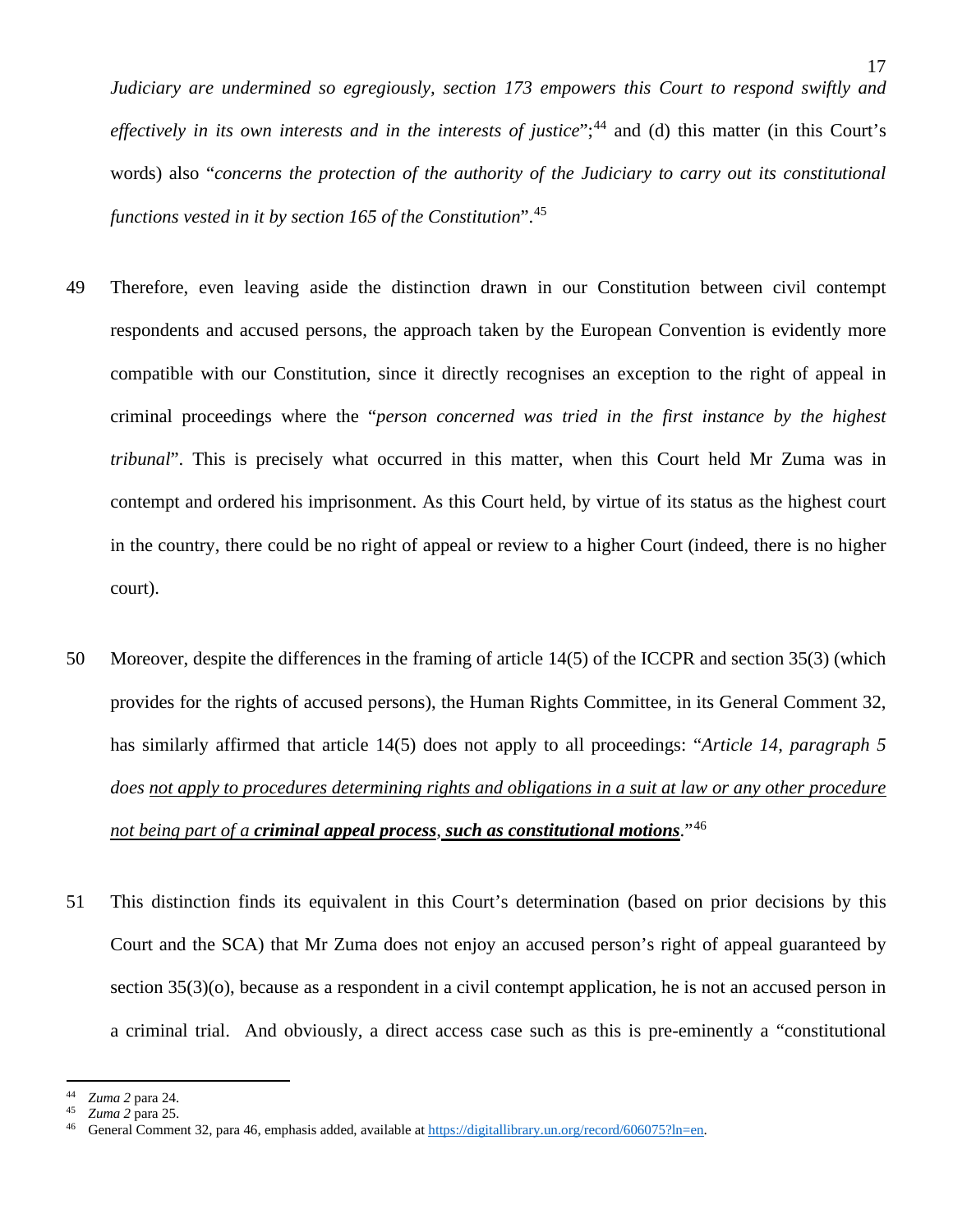motion" in which a procedure of direct access pre-ordained by the Constitution determined the rights and obligations of Mr Zuma firstly to obey a summons of the State Capture Commission, and thereafter to justify why he should not be held in contempt of this Court's order compelling his obedience with that summons.

- 52 Similarly, the African Commission's Principles and Guidelines on the Right to a Fair Trial and Legal Assistance in Africa provides that, "*Everyone convicted in a criminal proceeding shall have the right to review of his or her conviction and sentence by a higher tribunal*."[47](#page-22-0)
- 53 In our law, civil contempt procedures on motion are not criminal proceedings. Therefore where, in accordance with the Constitution's express empowering, this Court has found a person in contempt of court in civil motion proceedings, and after careful consideration determined that imprisonment is the appropriate and necessary sanction, then evidently, by virtue of this Court's position as South Africa's highest court, no appeal or review can lie to any higher court.
- 54 In the context of article 7(1)(a) of the African Charter, DIA also draws attention to the African Court's decision in *Anaclet Paulo v United Republic of Tanzania*, and points out that the Court "*dismissed a complaint founded on article 7(1)(a) of the African Charter because the complainant had elected not to participate in the court proceedings that culminated in his conviction and sentencing*."[48](#page-22-1) Having drawn attention to this case, which lends support to this Court's decision in *Zuma 2*, DIA seeks to distinguish the decision by submitting that: "*It is true that the applicant in this case was afforded an opportunity to make written submissions to this Court about the appropriate sentence should he be found to have been in civil contempt of this Court. In our respectful submission, that opportunity cannot fairly be*

<span id="page-22-0"></span><sup>&</sup>lt;sup>47</sup> African Commission, Principles and Guidelines on the Right to a Fair Trial and Legal Assistance in Africa, 2003, sections N10(a), https://www.achpr.org/legalinstruments/detail?id=38.<br>48 DIA's further submissions para 53.

<span id="page-22-1"></span>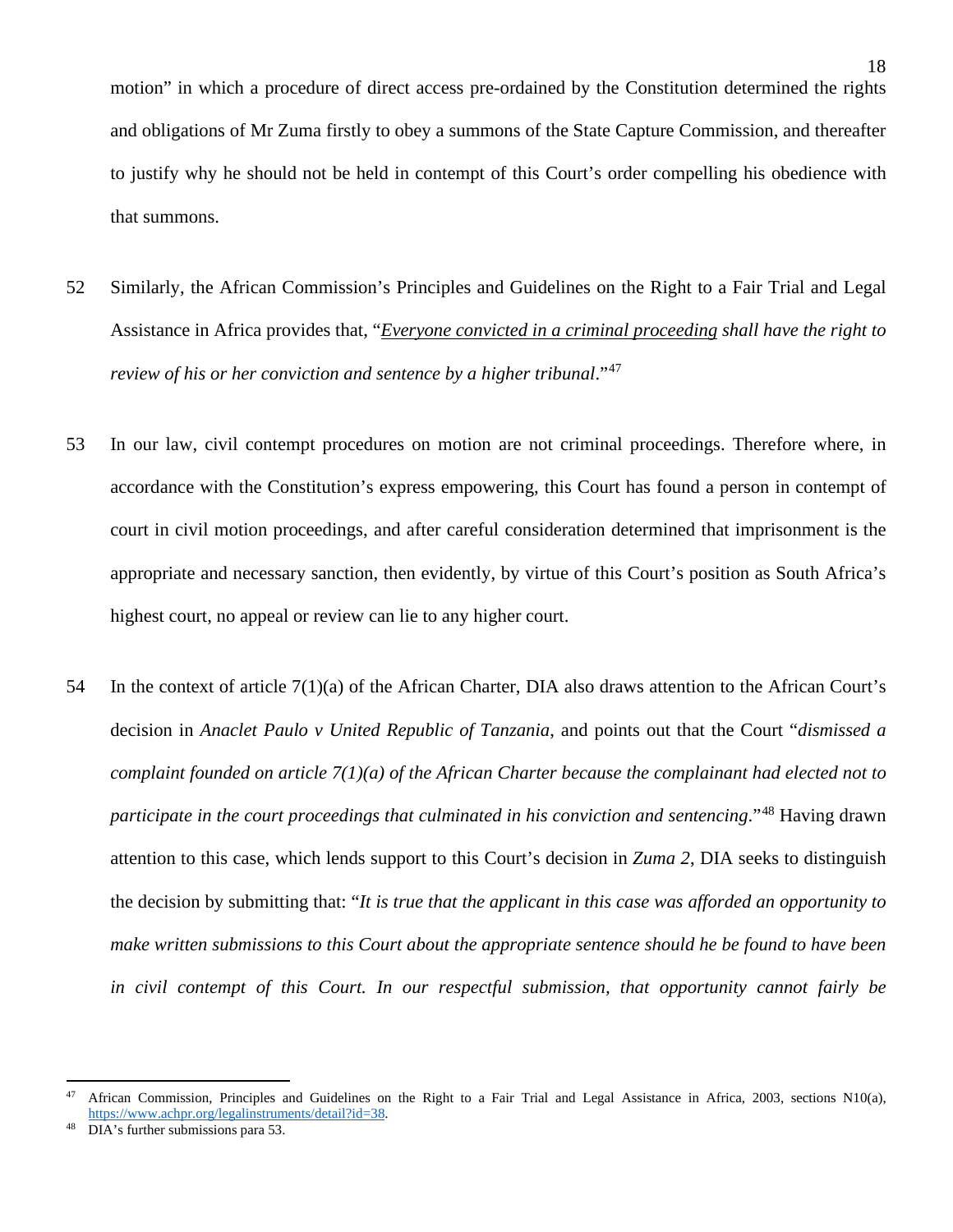*categorised as an opportunity to state one's case on the merits of the case in a trial setting*."[49](#page-23-0) But, DIA's desperate attempt to distinguish *Zuma 2* is flawed in every respect:

- 54.1 **First**, Mr Zuma was the respondent in the Commission's application seeking his committal for contempt. He had the express right and opportunity to oppose that application and file an affidavit to set out his factual and legal defences to the merits of the case, as well as procedural aspects (including direct access). Had he done so, unlike in an action proceeding, his version of the facts would have bound the Commission and the applicant. Yet, he thumbed his nose at the Court and elected not to oppose the application.
- 54.2 **Second**, even after he was provided and refused this opportunity, the Court did not merely give him a further opportunity to file "*written submissions*". Rather, he was afforded the right to file an affidavit, in which, once again, he could have placed evidence and legal submissions before this Court in respect of whether imprisonment was appropriate. But, again, he refused to do so.
- 55 Therefore, recourse to international law reaffirms that to order Mr Zuma's imprisonment in the circumstances of this matter would not violate his fair trial rights.

### **CONCLUSION**

56 For these reasons, and alive to the deference that is afforded to this Court under international law for the approach it takes to constitutional questions before it, consideration of international human rights law as an interpretative tool does not lead to any different result for Mr Zuma. If anything, it confirms the Court's approach. And of course, lest we forget what the case before this Court is actually about: recourse to international law does not alter the fact that Mr Zuma has made out no case for recission of this Court's orders in *Zuma 2*.

19

<span id="page-23-0"></span><sup>49</sup> DIA's further submissions para 54, emphasis in the original.